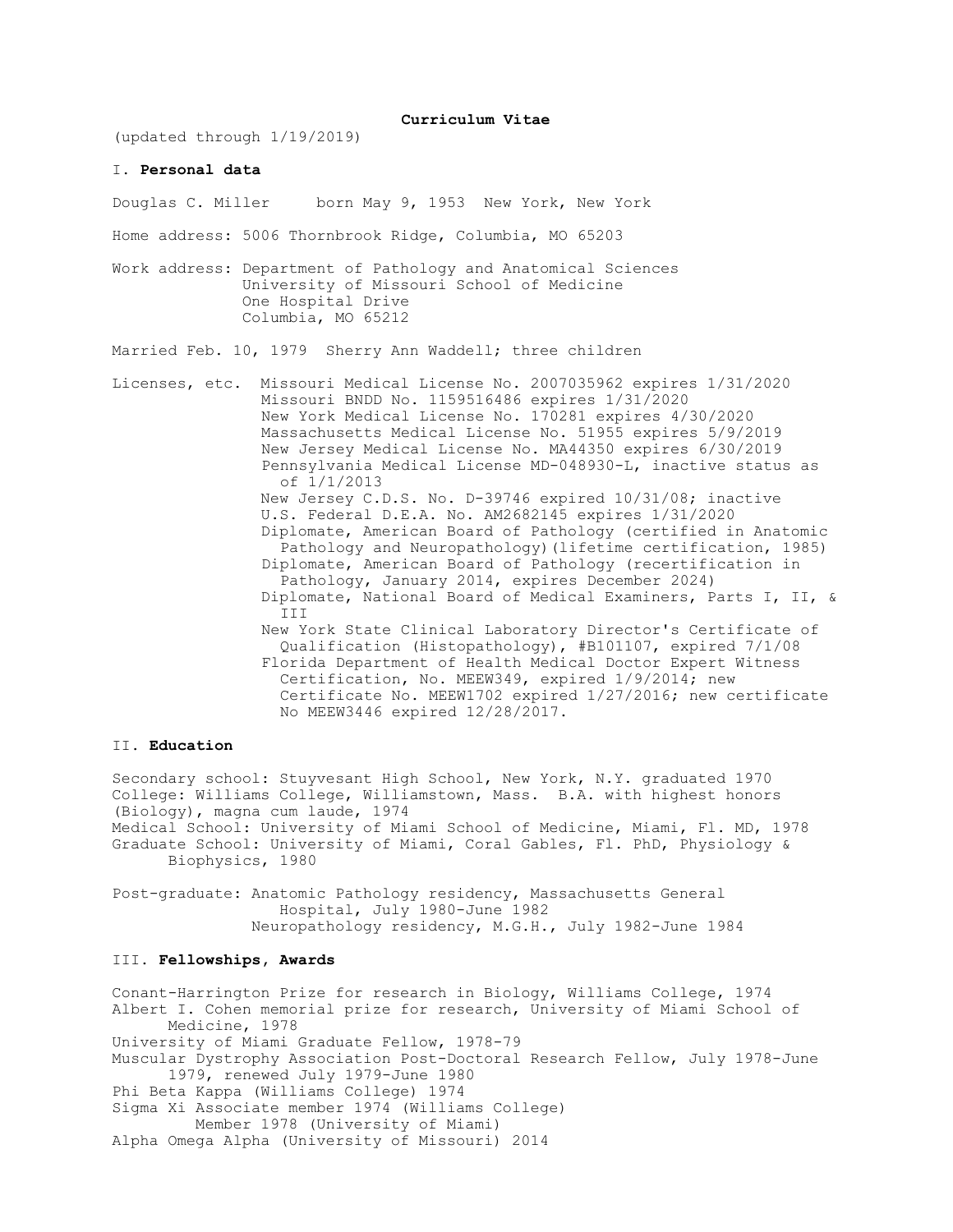## III. **Fellowships, Awards (cont)**

Children's Brain Tumor Foundation 1997 Jean and Nicholas Leone Grant Award (for "Differentiation, Proliferative Activity, and Prognosis in Pediatric Primitive Neuroectodermal Tumors of the Central Nervous System")

"Ambassador", United States-Canadian Academy of Pathology, 2002-2007 Attending of the Year, NYU Department of Pathology, 2001-2002 academic year (teaching award voted on by the residents and fellows of the Department)

- Paul CJ Sun MD Distinguished Faculty Award for Outstanding Contribution to Teaching, University of Missouri School of Medicine, Department of Pathology & Anatomical Sciences, April 29, 2011
- Outstanding Teacher Award, Department of Neurology, University of Missouri School of Medicine, 2012-2013

Meritorious Service Award, The New York Association of Neuropathologists ("The Neuroplex"), November 2007.

First Prize, Neurology Books, 2010 British Medical Association Book Awards (for Modern Surgical Neuropathology)

#### IV. **Memberships**

American Association of Neuropathologists, active member U.S.-Canadian Academy of Pathology (I.A.P.) College of American Pathologists, fellow American Society of Clinical Pathologists, fellow International Society of Neuropathology Society for Neuro-Oncology The Neuroplex (NY State Association of Neuropathologists) Association of Pathology Chairs

## V. **Research Interests**

College: Honors Thesis (Biology): Color vision and retinular cell ultrastructure in the eye of the crayfish (Procambarus)

Medical and Graduate School, PhD Thesis: Aspects of the vesicle hypothesis (Electrophysiological and ultrastructural investigation of quantal synaptic transmission)

In progress:

1) Histopathological markers of prognosis in primary human brain tumors, including meningiomas and gliomas.

2) Clinical-pathological correlations in neurological diseases, especially Alzheimer's Disease and related disorders, and movement disorders.

4) Molecular genetics, growth factors and immunocytochemical markers of primary human brain tumors, including markers of tumor stem cells

5) MRI-pathology correlations, including in brain tumor and stroke.

6) Ischemic stroke models, and protein expression alterations correlated with morphological changes in acute ischemia

7. Pathology of central nervous system trauma, especially in infants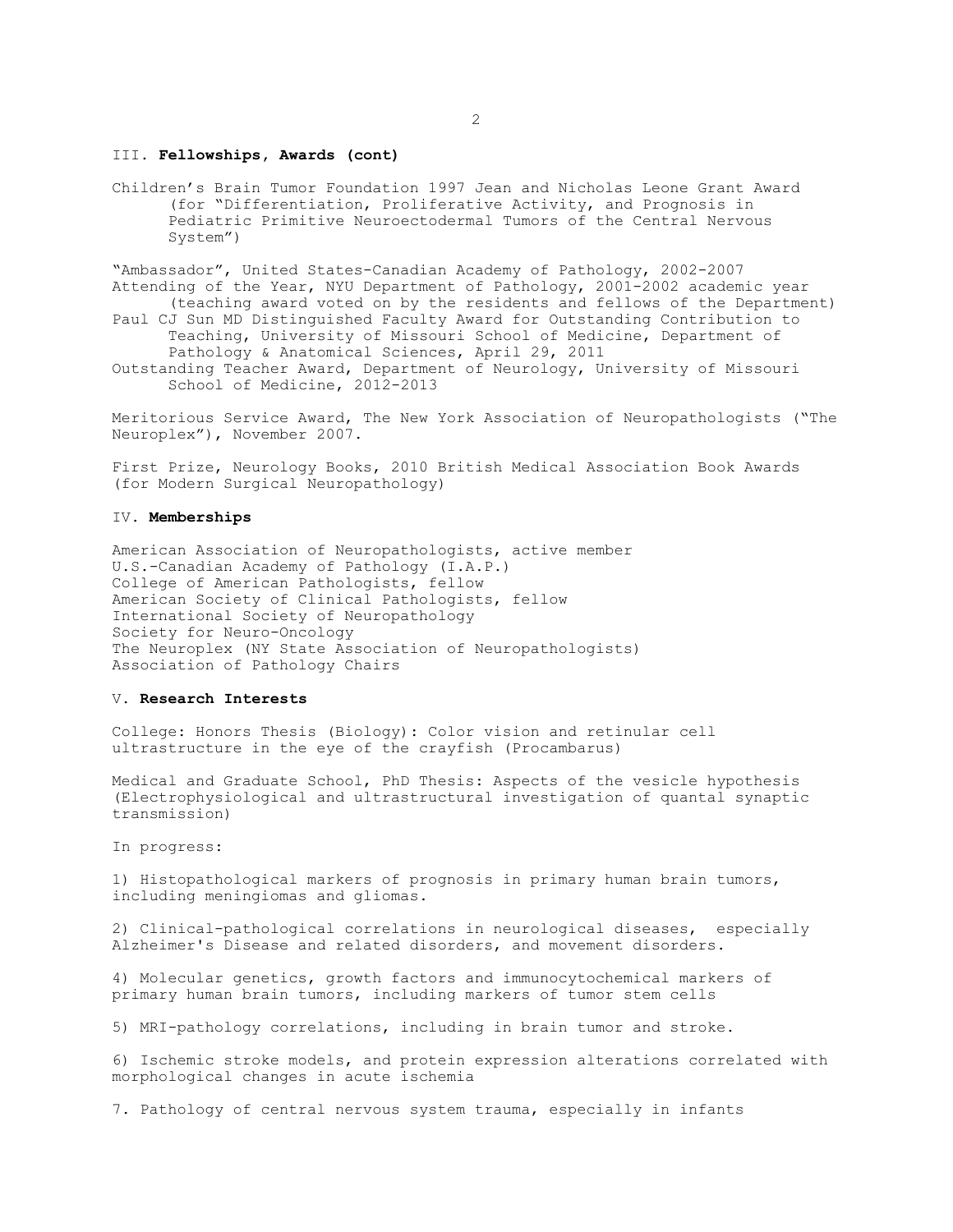VI. **Positions** A) Current University of Missouri School of Medicine, December 2007-current: Clinical Professor of Pathology and Anatomical Sciences Interim Chair, Department of Pathology & Anatomical Sciences (from 9/27/2018) Program Director, Pathology Residency, 2009- Associate Medical Examiner, Boone and Callaway Counties, 2011- Director, Electron Microscopy Laboratory, 2013- Neuropathologist, University of Missouri Healthcare (University Hospital, Women's & Children's Hospital) Contract Physician/Consultant, Department of Pathology, Harry S Truman Veterans Hospital, Columbia, MO 2008-current B) NYU Medical Center Appointments, June 1987-November 2007: Professor of Neuropathology and Neurosurgery, New York University Medical Center/School of Medicine 2002-2007 Director, Division of Neuropathology, New York University Medical Center, 1994-2007 Attending Pathologist, Tisch Hospital (NYU University Hospital), 2006-2007 Attending Pathologist, Bellevue Hospital Center, 2004-2007 Neuropathologist, Hospital for Joint Diseases/The Orthopaedic Institute, New York, NY, 1990-2007 Consultant in Neuropathology, Veterans Affairs Medical Center, New York, NY, 1991-2007 Associate Professor of Neuropathology and Neurosurgery, New York University Medical Center/School of Medicine, 1994-2002 Assistant Professor, Department of Pathology, (joint appointment: Neurosurgery), New York University Medical Center/School of Medicine, 1987-1994 Associate Attending Pathologist, Tisch Hospital (NYU University Hospital), 1987-2006 Assistant Attending Pathologist, Bellevue Hospital Center, 1987-94 Associate Attending Pathologist, Bellevue Hospital Center, 1994-2003 Director, Pathology Residency Training Programs, New York University School of Medicine, 6/1997-10/2004 Director, Neuropathology Residency/Fellowship, New York University School of Medicine, 6/1994-7/2006 Consultant Appointments: Consultant Neuropathologist, Jackson County (Missouri) Medical Examiner, 2013 present; Consultant Neuropathologist, County Medical Examiner's Offices, New Jersey counties of Morris, Hunterdon, and Warren 1998-present; Union County 1998-2007, Bergen County 1998-2011 Consultant Neuropathologist, Lenox Hill Hospital, New York, NY 2005-2007 Consultant in Neuropathology, Veterans Affairs Medical Center, Lyons, NJ, 1985-1996 Consultant Neuropathologist, Cape Cod Hospital, Hyannis, MA, 1984-1996 Consultant in Neuropathology, Cooper Hospital/University Medical Center, Camden, NJ, 1986-2000 Consultant in Neuropathology, St. Luke's Hospital, Bethlehem, PA, 1992-1999 Consultant Neuropathologist, Regional Medical Examiner (four county region including Essex, Hudson, Somerset, and Passaic counties, formerly Office of the Chief Medical Examiner), State of New Jersey, 1995-98 Consultant Neuropathologist, Office of the Chief Medical Examiner of New York City, 1988-1989

3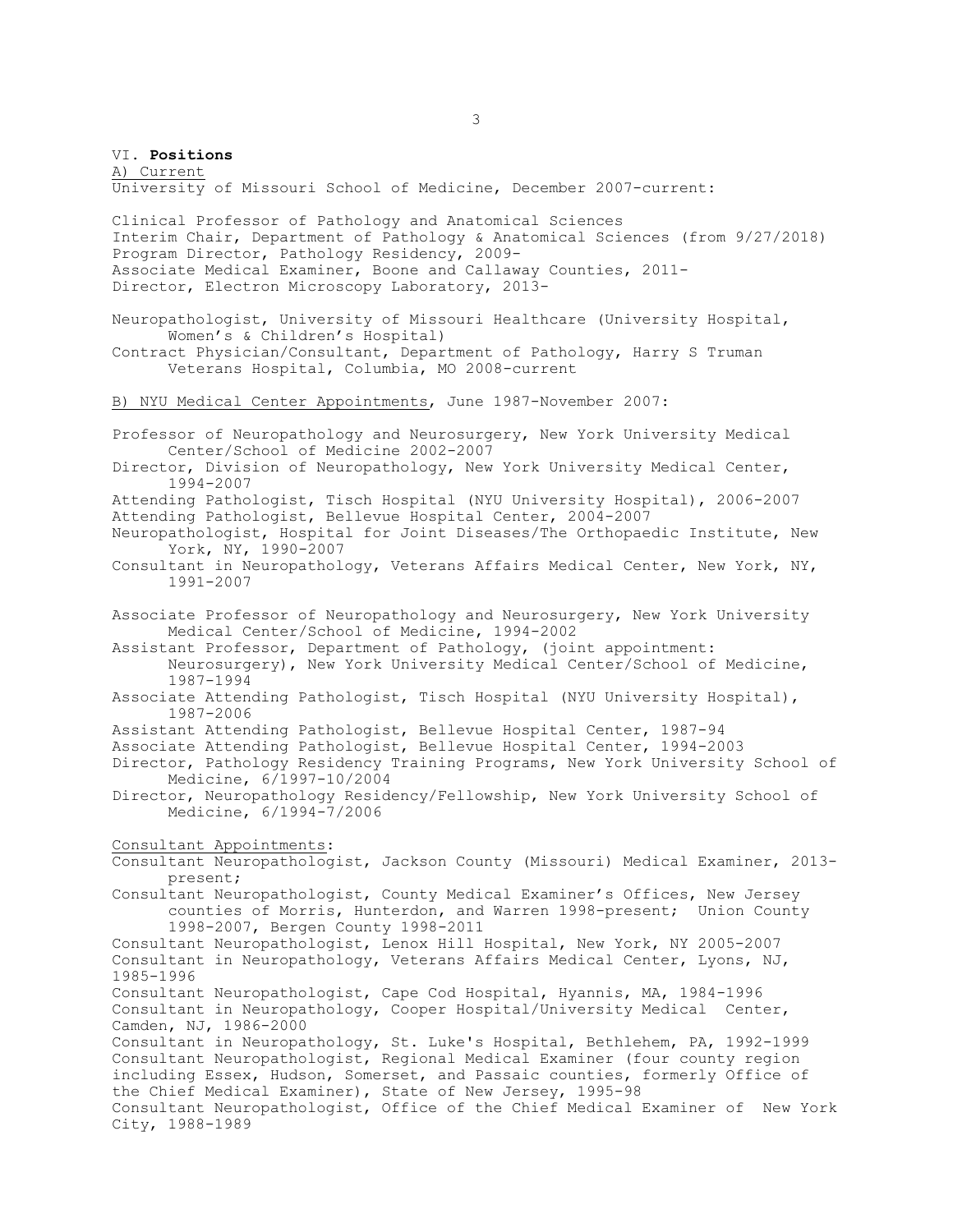C) UMDNJ-Robert Wood Johnson Medical School, July 1984-June 1987:

Clinical Assistant Professor, and Consultant Neuropathologist, UMDNJ-Robert Wood Johnson Medical School,1987-

Assistant Professor, Department of Pathology, University of Medicine and Dentistry of New Jersey--Robert Wood Johnson Medical School, 1984-1987

Neuropathologist, Robert Wood Johnson University Hospital, New Brunswick, NJ, 1984-1988

Neuropathologist, St. Peter's Medical Center, New Brunswick, NJ, 1984- 1988 Consultant in Neuropathology, Muhlenberg Hospital, Plainfield, NJ, 1984-1988

Extramural and Intramural Committee Appointments:

## Children's Oncology Group (formerly the Children's Cancer Group):

Member, Central Nervous System Tumors Disease Committee 2001- (formerly member of Brain Tumor Strategy Group 1992-2001, re-organized as Disease Committee 2001); Medulloblastoma Steering Committee, 2009- ; Infant Brain Tumor protocol CCG 9921 committee 1990- ; Idarubicin for recurrent brain tumors protocol CCG 9298 committee 1991-95; High risk PNET/medulloblastoma protocol CCG 9931 committee 1993- ; Standard risk medulloblastoma protocol CCG 9932 committee 1993- ; PNET protocol committees CCG 99701, CCG 99702 1997-; Pathology Discipline committee member 1991- ; Head, Retrospective study of ependymomas: clinico-pathologic correlations, CCG Z913 study; Review neuropathologist (1 of 3) ACNS1422 Reduced Therapy for *wnt*-Activated Medulloblastomas.

American Association of Neuropathologists: Annual Meeting Awards Committee member, 1990, 1991 Professional Affairs Committee member 1992-2000

The Neuroplex (The New York State Association of Neuropathologists): Founding Member, 1989; Secretary pro tempore 1999-2001; Secretary 2001-2003, 2004-2006, 2006-2007

MU Department of Pathology & Anatomical Sciences Education Committee: member, 2009-2010

MU Department of Pathology & Anatomical Sciences, Residency Program Director, 2009- ; Chair, Residency Oversight Committee (formerly Education Committee), 2009- ; Chair, Resident Selection Subcommittee, 2011-

MU Department of Pathology & Anatomical Sciences, Chair, Search Committee for new Blood Bank faculty, 12/2011-7/2012; Chair, Search Committee for new Hematology Faculty, 3/2012-12/2012; Chair, Search Committee for new Molecular Pathology Faculty, 2/2013- ; Member, Search Committee for Gastrointestinal Pathology Faculty; Chair, Search Committee for Medical Director of Laboratories, 2018.

MU Graduate Medical Education Committee: member, 2009-; member, Subcommittee on Future Planning/Funding, 2012-2015

MU School of Medicine: Committee for Civility and Respect in the Learning Environment, member, 2015-

MU School of Medicine: House Staff Complement Review Committee, member 2016-

University of Missouri Healthcare/University Physicians Group: member, Finance Committee, Management Committee 9/2018-

MU School of Medicine/University of Missouri Healthcare Committees/Councils memberships required for Chairs of Departments: Council of Chairs; Executive Clinical Chairs Council; Hospital Operations Clinical Care Committee; University Physicians Management Committee, Finance Committee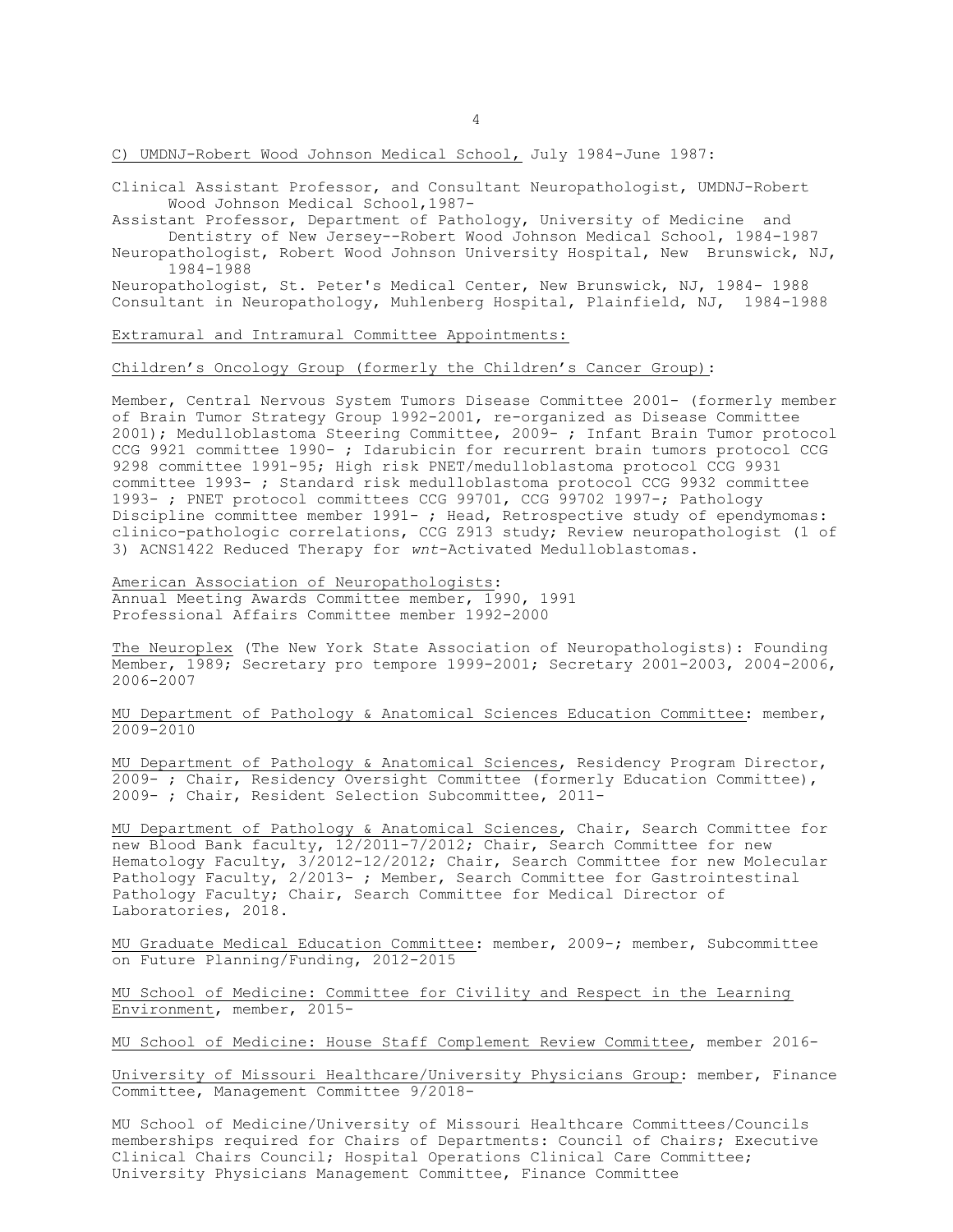Committee Memberships, cont:

NYU SOM Department of Pathology Residents Advisory Committee: member, 1992- 2006; Chairman, subcommittee on resident curriculum, 1994-97; member, subcommittee on evaluations, 1994-2004; member, temporary subcommittee for contingency planning, 1996-97; Director, Pathology Residency Program and Chairman, Residency Advisory Committee, 1997-2004; Chairman, subcommittee on residency selection, 1997-2004

NYU SOM Graduate Medical Education Committee member 1994-2004; Chairman, Dean's Task Force on Autopsies, 2001; member, Internal Review Subcommittee, 2002-2004

Pathology Residency Directors' Section (PRODS) of the Association of Pathology Chairs (APC): member, 1997-2004, 2009- ; At-Large Member, PRODS Council, 7/02- 7/04; Vice-Chairman, 7/04-10/04

Editorial Review Board: Journal of Child Neurology Child's Nervous System Journal of Neuropathology & Experimental Neurology

reviewer for: Neurosurgery; Journal of Neuropathology and Experimental Neurology; Brain Pathology; Journal of Neurooncology; Human Pathology; Archives of Pathology and Laboratory Medicine; Journal of Neurology, Neurosurgery, & Psychiatry; Cancer; Neurobiology of Disease; Journal of Child Neurology; American Journal of Clinical Pathology; Child's Nervous System; BMC Cancer; Diagnostic Cytopathology; Histopathology; Case Reports in Radiology; Case Reports in Neurological Medicine

Scientific Review Panel, Department of Defense Congressionally Directed Medical Research Programs, Neurofibromatosis Panel B and Tuberous Sclerosis Complex: 2004, 2005, 2006, 2007, 2008, 2009 (Chair, NF Panel for Clinical Trials Proposals, 2009); Neurofibromatosis Research Programmatic Panel (formerly "Integration Panel"), 2010- , Chair 2014-2016); Chair, External Advisory Board, Neurofibromatosis Clinical Trial Consortium (as funded by Dept of Defense)

ACGME Pathology Neuropathology Subspecialty Milestones 2.0 Committee 2018-

#### **VII. Grant Support**

NIH R21/33 "Development and validation of a genetically engineered model of neurofibromatosis type 2 to facilitate discovery of neurotherapeutics" J Kissil PhD Principal Investigator; Consortium Subcontractor Principal Investigator/Project Director, Histopathology (total direct costs \$41338)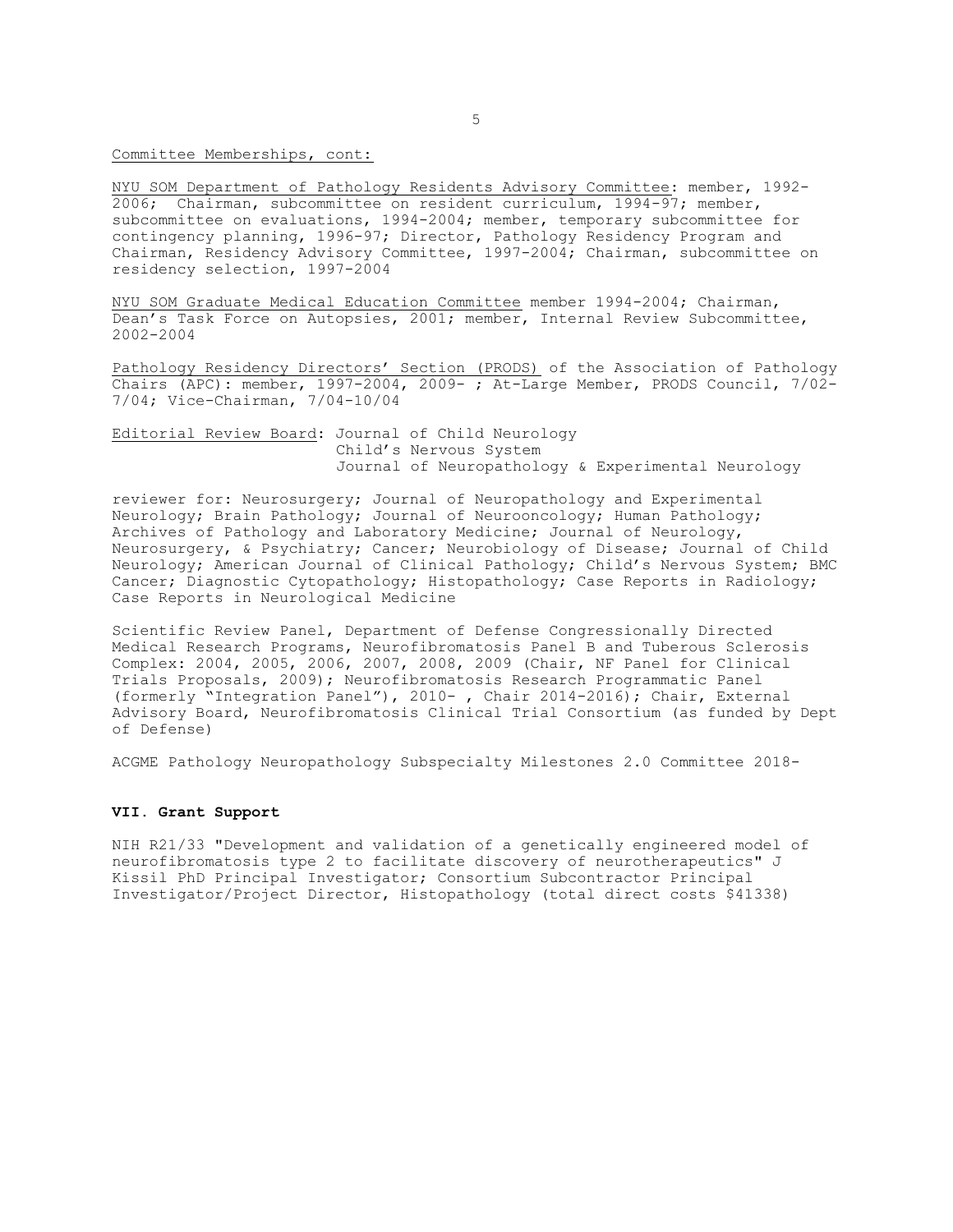#### VIII. **Publications**

#### A) **Books**

1. Perkin GD, Hochberg FH, **Miller DC**. Atlas of Clinical Neurology, 2nd edition. Wolfe, London, 1993.

2. Miller DC. Modern Surgical Neuropathology. Cambridge University Press, New York, 2009.

3. Perkin GD, Miller DC, Lane R, Hochberg FH, Patel MC. Atlas of Clinical Neurology, 3rd edition. Saunders-Elsevier, Philadelphia, 2010.

### B) **Papers and Chapters**

1. **Miller DC**, Weinstock MM, Magleby KL. Is the quantum of transmitter release composed of subunits? Nature (London) 274,388-390, 1978.

2. Magleby KL, **Miller DC**. Is the quantum of transmitter release composed of subunits--a critical analysis. J Physiol (London) 311, 267-287, 1981.

3. **Miller DC**, Dahl GP. Early events in calcium-mediated liposome fusion. Biochim Biophys Acta 689, 165-169, 1982.

4. **Miller DC**, Gang DL, Gavris V, Alroy J, Ucci AA, Parkhurst EC. Villous adenoma of the bladder--a morphological or biological entity? Am J Clin Pathol 79,728-731, 1983.

5. **Miller DC**, Goodman ML, Pilch BZ, Shi SR, Dickersin GR, Halpern H, Norris CM jr. Mixed olfactory neuroblastoma and carcinoma. Cancer 54, 2019-2028, 1984.

6. Schultze RA, **Miller DC**, Kerr CS, Micheli LJ. Mechanoreceptors in human cruciate ligaments--A histological study. J Bone & Joint Surg 66A, 1072-1076, 1984.

7. Wechsler LR, Gross R, **Miller DC**. Meningeal gliomatosis with "negative" CSF cytology. The value of GFAP staining. Neurology 34, 1611-1615, 1984.

8. **Miller DC**, Ojemann RG, Proppe KH, McGinnis BD, Grillo HC. Benign metastasizing meningioma: A case report and review of the literature. J Neurosurg 62, 763-766, 1985.

9. Martuza RL, **Miller DC**, MacLaughlin DT. Estrogen and progestin binding by cytosolic and nuclear fractions of human meningiomas. J Neurosurg 62, 750-756, 1985.

10. Ropper AH, **Miller DC**. Acute traumatic midbrain hemorrhage. Ann Neurol 18, 80-86, 1985.

11. Jay JR, MacLaughlin DT, Badger TM, **Miller DC**, Martuza RL. Hormonal modulation of Schwann cell tumors. I. The effects of estradiol and tamoxifen on methylnitrosourea-induced rat Schwann cell tumors. Ann NY Acad Sci 486, 371-382, 1986.

12. Sage JI, Weinstein MP, **Miller DC**. Chronic encephalitis due to Herpes simplex virus: two cases. Neurology 35,1470-1472, 1985.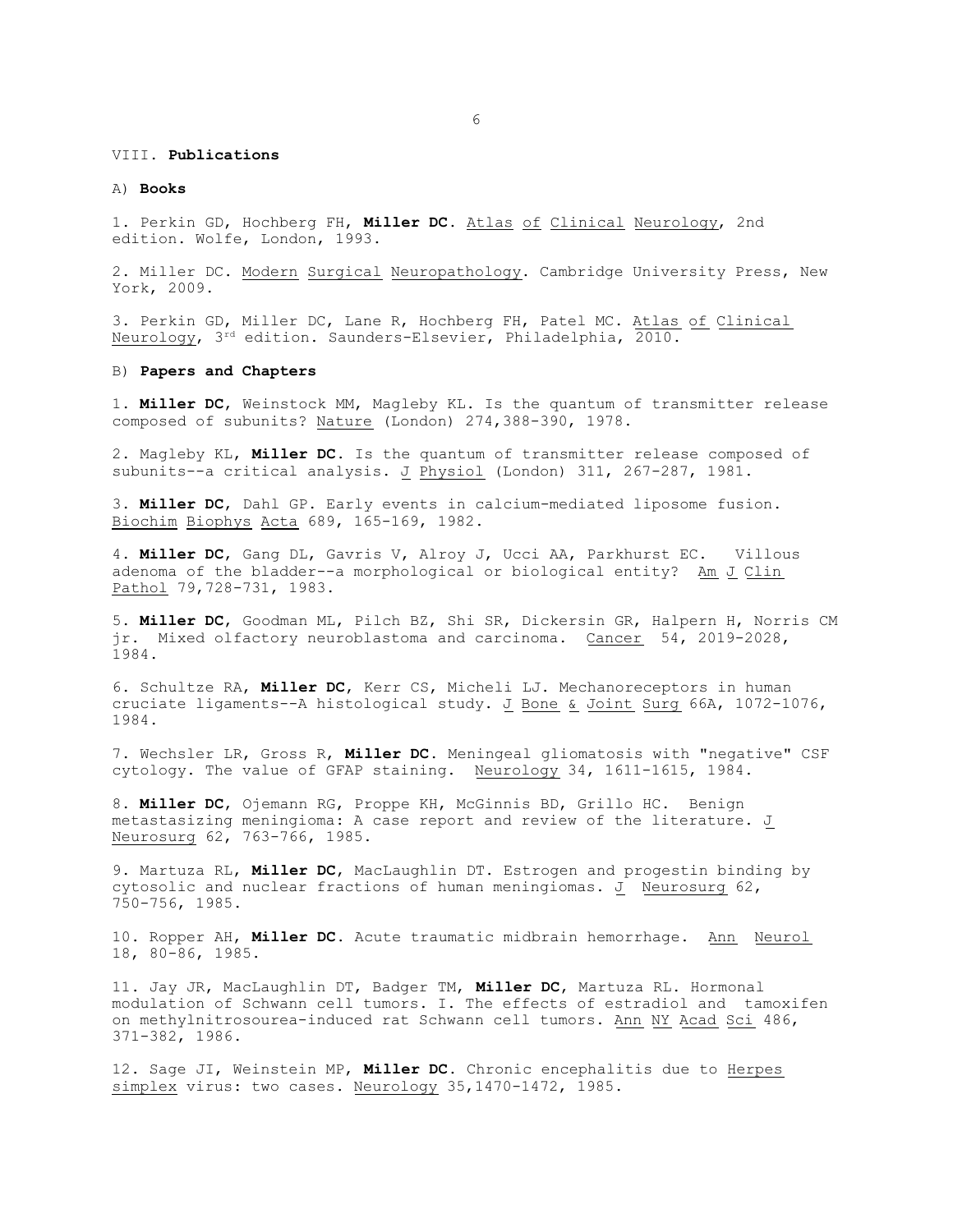13. Lepore FE, Gulli V, **Miller DC**. Neuroophthalmological findings with neuropathological correlation in bilateral thalamic-mesencephalic infarction. J Clin Neuro-ophthalmol 5,224-228, 1985.

14. Rodewald L, **Miller DC**, Sciorra L, Barabas G, Lee M-L. Central nervous system neoplasm in a young man with Martin-Bell Syndrome. Am J Med Genetics 26,7-12,1987.

15. Kostron H, Swartz MR, **Miller DC**, Martuza RL. The interaction of hematoporphyrin derivative, light, and ionizing radiation in a rat glioma model. Cancer 57, 964-970, 1986.

16. Van Dyke TA, Finlay C, **Miller DC**, Marks J, Lozano G, Levine AJ. The relationship between Simian Virus 40 Large Tumor Antigen expression and tumor formation in transgenic mice. J Virology, 61, 2029-2032, 1987.

17. DeWitt LD, Kistler JP, **Miller DC**, Richardson EP jr, Buonanno FS. NMR-Neuropathologic correlation in stroke. Stroke 18, 342-351, 1987.

18. Marks J, Lin J, **Miller DC**, Lozano G, Herbert J, Levine AJ. The expression of viral and cellular genes in papillomas of the choroid plexus induced in transgenic mice. Cellular Factors in Development and Differentiation: Embryos, Teratocarcinomas, and Differentiated Tissues. Alan R. Liss, Inc, New York, pp. 163-186, 1988.

19. Hochberg FH, **Miller DC**. Primary central nervous system lymphoma. J Neurosurg, 68, 835-853, 1988.

20. Boyd CD, Kniep AC, Pierce RA, Deak SB, Karboski C, **Miller DC**, Parker MI, Mackenzie JW, Rosenbloom J, and Scott GE. Increased elastin mRNA levels associated with surgically induced-intimal injury. Connect Tissue Res, 18, 65-78, 1988.

21. VanDyke TA, Finlay C, **Miller DC**, Marks J, Lozano G, Levine AJ. Relationship between tumor formation and SV 40 T-antigen expression in transgenic mice containing the SV 40 early region genes. Current Communications in Molecular Biology (JH Miller & MP Carlos, eds.), Cold Spring Harbor Laboratory, New York, pp 115-118, 1987.

22. Golbe LI, **Miller DC**, Duvoisin R. Autosomal dominant Lewy-body Parkinson's Disease. Adv Neurol, #53: Parkinson's Disease: Anatomy, Pathology, and Therapy, Raven Press, New York, pp 287-292, 1990.

23. Golbe LI, **Miller DC**, Duvoisin R. Paraneoplastic degeneration of the substantia nigra with dystonia and Parkinsonism. Movement Disorders, 4, 147-152, 1989.

24. **Miller DC**, Knee R, Schonfeld S, Wasserstrom WR, Karp G. Non-Hodgkin's lymphoma of the central nervous system after treatment of Hodgkin's Disease. Am J Clin Pathol, 91, 481-485, 1989.

25. **Miller DC**. Neuropatologia de la enfermedad de Alzheimer. Monografias Medicinas Jano 3, 48-72, 1989.

26. Marks JR, Lin J, Hinds P, **Miller D**, Levine AJ. Cellular gene expression in papillomas of the choroid plexus from transgenic mice that express the Simian Virus 40 large T antigen. J Virology 63, 790- 797, 1989.

27. George AE, de Leon MJ, Stylopoulos LA, Miller J, Kluger A, Smith G, **Miller DC**. Temporal lobe CT diagnostic features of Alzheimer's Disease: Dilatation of the choroidal/hippocampal fissure complex. Am J Neuroradiol, 11, 101-107, 1990.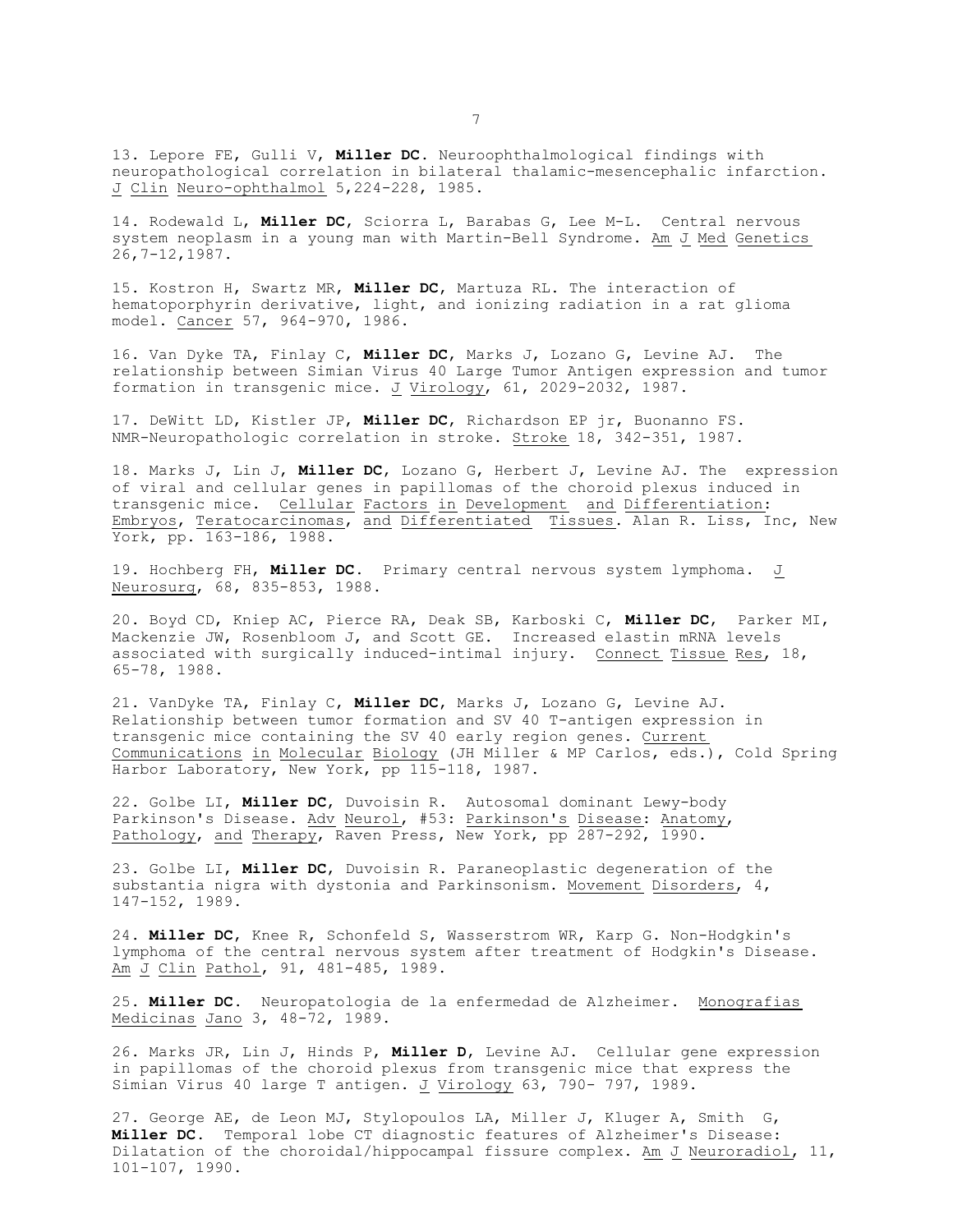28. **Miller DC**, Koslow MK, Budzilovich GN, Burstein DE. Synaptophysin: A sensitive and specific marker for ganglion cells in central nervous system neoplasms. Hum Pathol, 21,271-276, 1990.

29. Golbe LI, Di Iorio G, Bonavita V, **Miller DC**, Duvoisin RC. A large kindred with autosomal dominant Parkinson's Disease. Ann Neurol 27, 276-282, 1990.

30. Sage JI, **Miller DC**, Golbe LI, Walters A, Duvoisin RC. Clinically atypical expression of pathologically typical Lewy-body Parkinsonism. Clin Neuropharmacol 13, 36-47, 1990.

31. Chokroverty S, Nicklas W, **Miller DC**, Goldberg J, Choe J, Banner C, Thomas J, Duvoisin R. Multiple system degeneration with glutamate dehydrogenase deficiency: pathology and biochemistry. J Neurol Neurosurg Psychiat, 53, 1099-1101, 1990.

32. Allen JC, **Miller DC**, Budzilovich GN, Epstein FJ. Brain and spinal cord intraparenchymal hemorrhage in long term survivors of malignant pediatric brain tumors--A possible late effect of therapy. Neurology (Cleveland) 41, 148-150, 1991.

33. **Miller DC**. Histopathologic evaluation of pituitary tumors: help for the clinician. Diagnosis and Management of Pituitary Adenomas (PR Cooper, ed.), American Association of Neurological Surgeons, Park Ridge, IL, pp. 37-45, 1991.

34. Zagzag D, **Miller DC**, Sato Y, Rifkin DB, Burstein DE. Immunohistochemical localization of basic Fibroblast Growth Factor in astrocytomas. Cancer Res, 50, 7393-7398, 1990.

35. deLeon MJ, George AE, Stylopoulos LA, **Miller DC**, Smith G. In vivo studies of hippocampal atrophy in Alzheimer's disease. Alzheimer's Disease. Epidemiology, Neuropathology, Neurochemistry, and Clinics (K Maurer, P Riederer, H Beckmann, eds.), Springer Verlag Wien and New York, pp 523-529, 1990.

36. Vazquez M, **Miller DC**, Epstein F, Allen JC, Budzilovich GN. Glioneurofibroma: Renaming the pediatric "gliofibroma". Modern Pathol 4, 519-523, 1991.

37. Haltia M, Ghiso J, Wisniewski T, Kiuru S, **Miller DC**, Frangione B. Gelsolin variant and B-amyloid co-occur in a case of Alzheimer's with Lewy bodies. Neurobiol Aging, 12, 313-316, 1991.

38. Zagzag D, **Miller DC**, Cangiarella J, Allen JC, Greco MA. Brainstem glioma following radiotherapy for acute myeloblastic leukemia in a child with Down's syndrome. Cancer, 70, 1188-1193, 1992.

39. McCormack BM, **Miller DC**, Budzilovich GN, Voorhees GJ, Ransohoff J. Treatment and survival of low grade astrocytoma in adults: 1977-1988. Neurosurgery, 31, 636-642, 1992.

40. **Miller DC**. Newer aspects of the neuropathology of central nervous system neoplasms. Annals of Psychiatry/Annuario Psiquiátrico 3, 361-377, 1992.

41. Zagzag D, **Miller DC**, Kleinman GM, Abati A, Donnenfeld H, Budzilovich GN. Demyelinating disease versus tumor in surgical neuropathology. Clues to a correct pathological diagnosis. Am J Surg Pathol, 17, 537-545, 1993.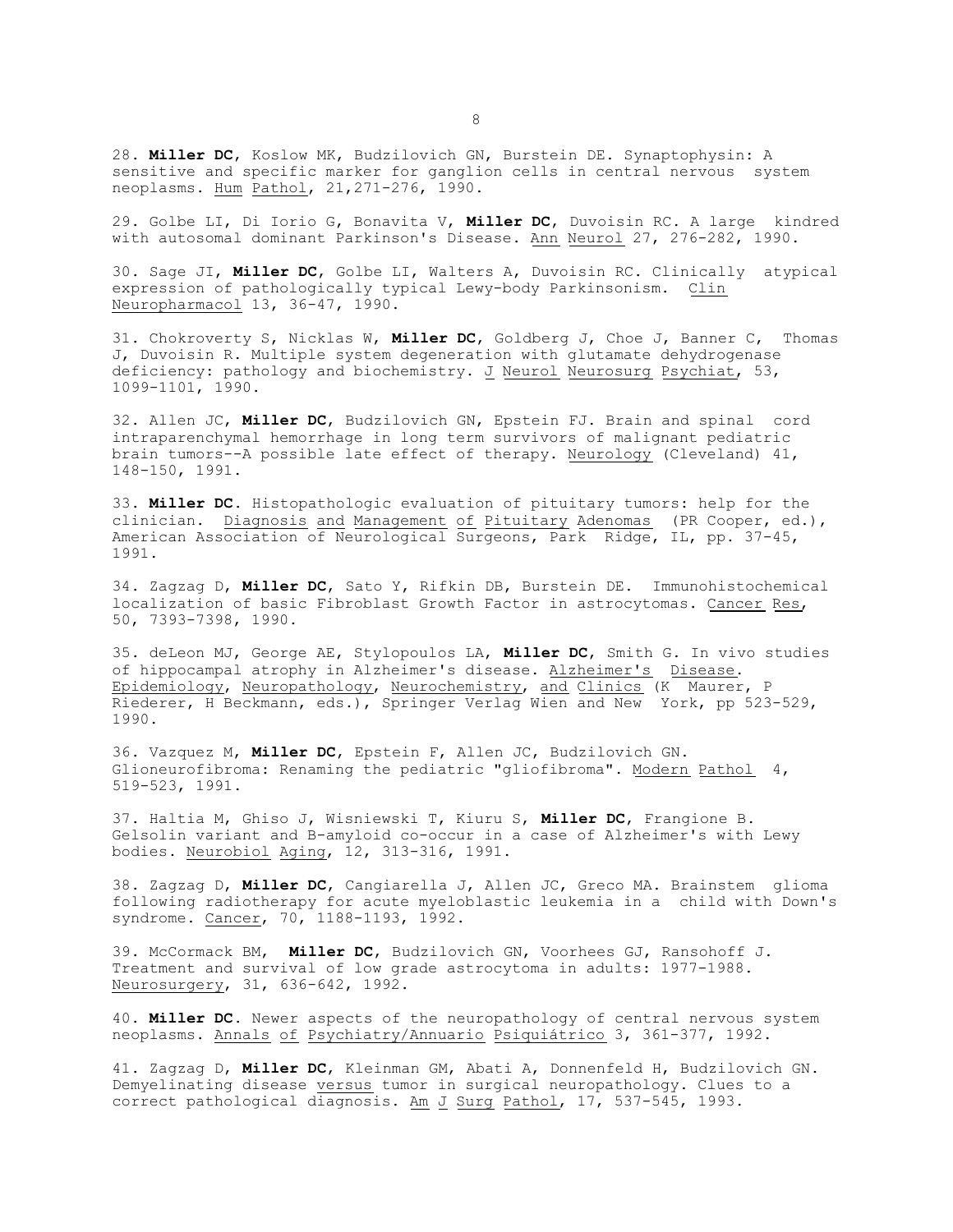42. Narkiewicz O, de Leon MJ, Convit A, George AE, Weigel J, Morys J, Bobinski M, Golomb J, **Miller DC**, Wisniewski HM. Dilatation of the lateral part of the transverse fissure of the brain in Alzheimer's disease. Acta Neurobiol Exp 53, 457-465, 1993.

43. **Miller DC**, Najjar S, Budzilovich GN. Neuropathology of AIDS in surgical biopsies. Neurosurg Clin North Am 5, 57-70, 1994.

44. Glass J, Hochberg FH, **Miller DC**. Intravascular lymphomatosis: A systemic disease with neurological manifestations. Cancer 71, 3156-3164, 1993.

45. Kleinman GM, Zagzag D, **Miller DC**. Diagnostic use of immunohistochemistry in neuropathology. Neurosurg Clin North Am 5, 97-126, 1994.

46. Newcomb EW, Madonia WJ, Pisharody S, Lang FF, Koslow M, **Miller DC**. A correlative study of p53 protein alteration and p53 gene mutation in glioblastoma multiforme. Brain Pathol, 3, 229-235, 1993.

47. **Miller DC**, Lang FF, Epstein FJ. Central nervous system gangliogliomas, I: Pathology. J Neurosurg, 79, 859-866, 1993.

48. Lang FF, Epstein FJ, Ransohoff J, Allen JC, Wisoff J, Abbott R, **Miller DC**. Central nervous system gangliogliomas, II: Clinical Outcome. J Neurosurg, 79, 867-873, 1993.

49. **Miller DC**. The pathology of gliomas, including tumors of neuronal origin. Chapter 43 in The Practice of Neurosurgery, Tindall GT, Cooper PR, Barrow DL, eds. Baltimore, Williams & Wilkins, Volume I, pp. 601-635, 1996.

50. **Miller DC**. Predicting recurrence of intracranial meningiomas: A multivariate clinicopathologic model. An interim report of the New York University Medical Center Meningioma Project. Neurosurg Clin North Am 5, 193- 200, 1994.

51. Lang FF, **Miller DC**, Pisharody S, Koslow M, Newcomb EW. High frequency of p53 protein accumulation without p53 gene mutation in human juvenile pilocytic, low grade and anaplastic astrocytomas. Oncogene, 9,949-954, 1994.

52. Lang FF, **Miller DC**, Koslow M, Newcomb EW. Pathways leading to glioblastoma multiforme: a molecular analysis of genetic alterations in 65 astrocytic tumors representing WHO grades I-IV. J Neurosurg 81, 427-436, 1994.

53. **Miller DC**. Pathology of craniopharyngiomas: clinical import of pathologic findings. Pediatr Neurosurg 21 Suppl 1, 11-17, 1994.

54. Kleinman GM, **Miller DC**. Pseudotumors of the central nervous system. in Pathology of Pseudoneoplastic Lesions, Wick MR, Humphrey P, Ritter J (eds), New York, Lippincott-Raven, pp. 25-68, 1997.

55. Robertson PL, Allen JC, Abbott IR, **Miller DC**, Fidel J, Epstein FE. Cervicomedullary tumors in children: A distinct subset of brainstem gliomas. Neurology, 44, 1798-1803, 1994.

56. **Miller DC**, Hochberg FH, Harris NL, Gruber ML, Louis DN, Cohen H. Pathology with clinical correlations of primary CNS lymphoma: The Massachusetts General Hospital experience 1958-1989. Cancer 74, 1383-1397, 1994.

57. Weiner HL, Rosenberg ME, Wisoff JH, Kupersmith MJ, Cohen H, Zagzag D, Shiminski-Maher T, Flamm ES, Epstein FJ, **Miller DC**. Craniopharyngiomas: A clinico-pathological analysis of factors predictive of recurrence and functional outcome. Neurosurgery, 35, 1001-1011, 1994.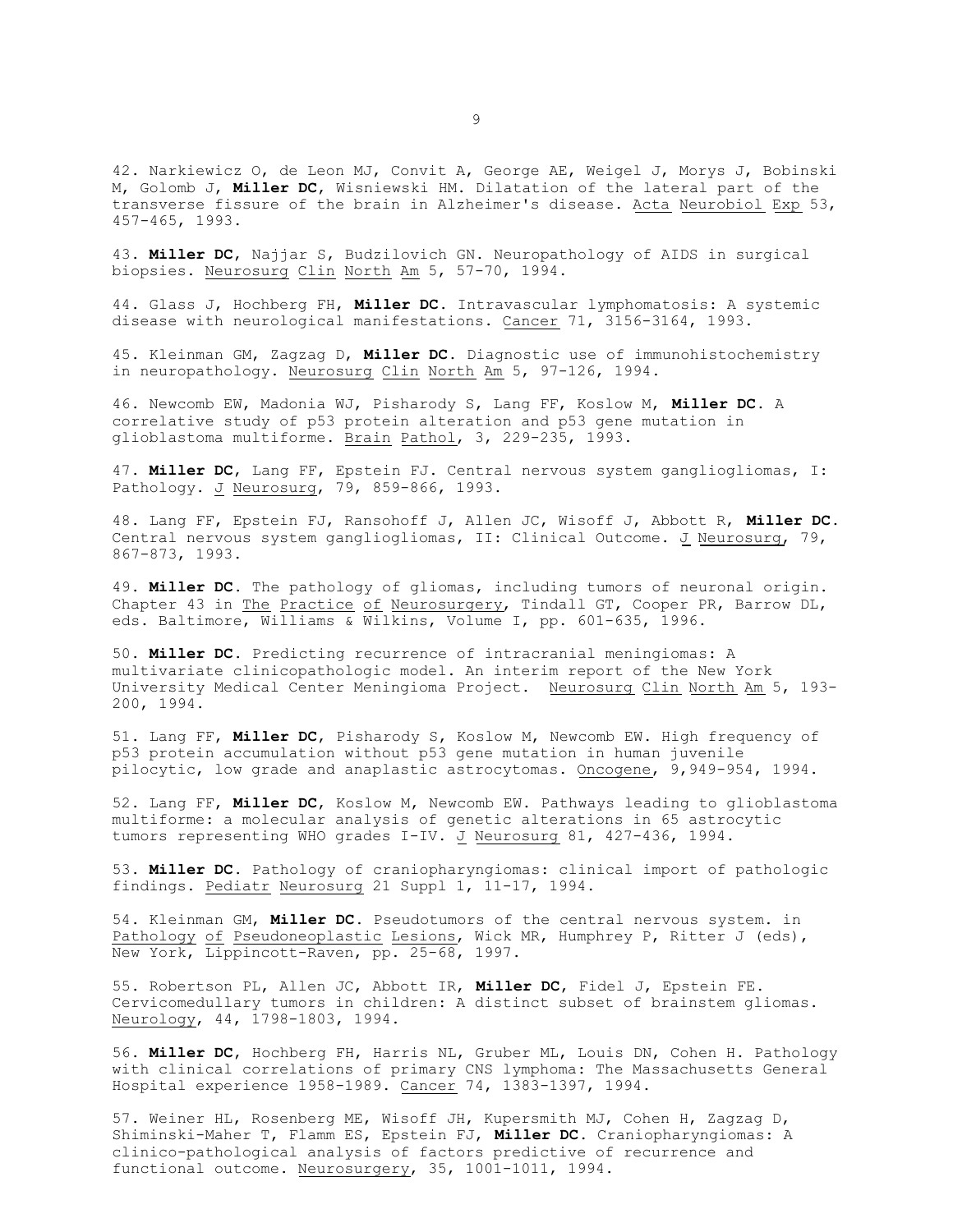58. Squires LA, Constantini S, Allen JC, **Miller DC**, Wisoff J, Epstein F. Hypothalamic hamartoma and the Pallister-Hall Syndrome. Pediatr Neurosurg 22, 303-308, 1995.

59. Bobinski M, Wegiel J, Wisniewski HM, Tarnawski M, Reisberg B, Mlodzik B, de Leon MJ, **Miller DC**. Atrophy of hippocampal formation subdivisions correlates with stage and duration of Alzheimer Disease. Dementia 6, 205-210, 1995.

60. Zagzag D, Friedlander DR, **Miller DC**, Dosik J, Cangiarella J, Kostianovsky M, Cohen H, Grumet M, Greco MA. Tenascin expression in astrocytomas correlates with angiogenesis. Cancer Res 55, 907-914, 1995.

61. de Leon MJ, Convit A, DeSanti S, Golomb J, Tarshish C, Rusinek H, Bobinski M, Ince C, **Miller DC**, Wisniewski HM, George AJ. The hippocampus in aging and Alzheimer's Disease. Neuroimaging Clin North Am 5, 1-18, 1995.

62. Lang FF, **Miller DC**. Astroglial variants. In Cancer of the Nervous System, PM Black and JS Loeffler, eds. Cambridge (Mass.), Blackwell Scientific, pp. 516-548, 1997.

63. Mark MH, Sage JI, Walters AS, Duvoisin RC, **Miller DC**. Binswanger's Disease presenting as Levodopa-responsive parkinsonism: Clinicopathologic study of three cases. Movement Disorders 10, 450-454, 1995.

64. Bobinski M, Wegiel J, Wisniewski HM, Tarnawski M, Reisberg B, de Leon MJ, **Miller DC**. Neurofibrillary pathology--the leading cause of hippocampal formation atrophy in Alzheimer Disease. Neurobiol Aging 17, 909-919, 1996.

65. **Miller DC**. Post-polio syndrome spinal cord pathology. Case report with immunopathology. Ann NY Acad Sci 753, 186-193, 1995.

66. de Leon MJ, Convit A, George AE, Golomb J, De Santi S, Tarshish C, Rusinek H, Bobinski M, Ince C, **Miller D**, Wisniewski H. In vivo structural studies of the hippocampus in normal aging and in incipient Alzheimer's Disease. Ann NY Acad Sci 777, 1-13, 1996.

67. Awaad Y, Allen JC, **Miller DC**, Schneider SJ, Wisoff J, Epstein FJ. Deferring adjuvant therapy for totally resected ependymoma. Pediatr Neurol 14, 216-219, 1996.

68. Woo HH, Rezai AR, Knopp EA, Weiner HL, **Miller DC**, Kelly PJ. Contrast enhancing progressive multifocal leukoencephalopathy: Radiologic and pathologic correlations. Neurosurgery 39,1031-1035, 1996.

69. Weiner HL, Rothman M, **Miller DC**, Ziff EB. Pediatric brain tumors express multiple receptor tyrosine kinases including novel cell adhesion kinases. Pediatr Neurosurg 25, 64-72, 1996.

70. Constantini S, Houten J, **Miller DC**, Freed D, Ozek MM, Rorke LB, Allen JC, Epstein FJ. Intramedullary spinal cord tumors in children under the age of three years. J Neurosurg 85,1036-1043, 1996.

71. Rao LS, **Miller DC**, Newcomb EW.p16 gene inactivation in astrocytomas: Correlation between p16 gene deletion and p16 immunohistochemistry. Diagnostic Molec Pathol 6, 115-122, 1997.

72. Bobinski M, Wegiel J, Tarnawski M, Bobinski M, Reisberg B, de Leon MJ, **Miller DC**, Wisniewski HM. Relationships between regional neuronal loss and neurofibrillary changes in the hippocampal formation and duration and severity of Alzheimer Disease. J Neuropathol Exp Neurol 56, 414-420, 1997.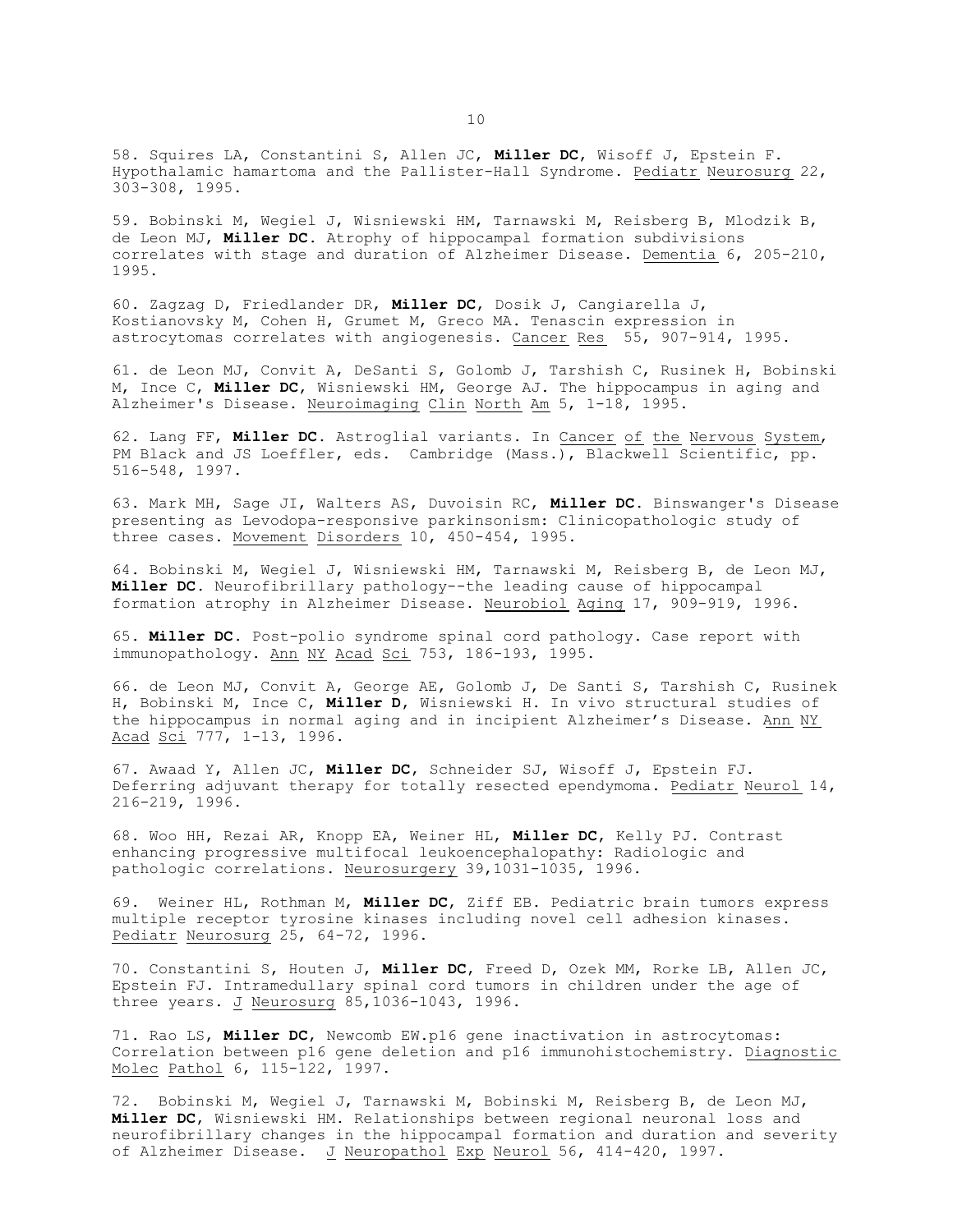73. Packer RJ, **Miller DC**, Shaffrey M, Vezina G. Intracranial Neoplasms. In: Comprehensive Neurology, 2nd Edition, Rosenberg RN & Pleasure DE, eds. New York, Wiley-Liss, pp 187-243, 1998.

74. Setty SN, **Miller DC**, Camras L, Charbal F, Schmidt ML. Desmoplastic infantile astrocytoma with metastases at presentation. Mod Pathol 10, 945-951, 1997.

75. Newcomb EW, Bhalla SK, Parrish CL, Hayes RL, Cohen H, **Miller DC**. *bcl*-2 protein expression in astrocytomas in relation to patient survival and p53 gene status. Acta Neuropathol (Berl) 94, 369-375, 1997.

76. de Leon MJ, George AE, Golomb J, Tarshish C, Convit A, Kluger A, De Santi S, McRae T, Ferris SH, Reisberg B, Ince C, Rusinek H, Bobinski M, Quinn B, **Miller DC,** Wisniewski HM. Frequency of hippocampal formation atrophy in normal aging and Alzheimer's Disease. Neurobiol Aging 18, 1-11, 1997.

77. Patel U, Pinto RS, **Miller DC**, Handler MS, Epstein FJ, Kricheff II. MRI of spinal ganglioglioma. Am J Neuroradiol 19, 879-887, 1998.

78. Squires LA, Constantini S, **Miller DC**, Epstein F. Diffuse infiltrating astrocytoma of the cervicomedullary region: Clinicopathologic entity. Pediatr Neurosurg 27, 153-159, 1998.

79. Newcomb EW, Cohen H, Lee SR, Bhalla SK, Hayes RL, **Miller DC**. Survival of patients with glioblastoma multiforme is not influenced by altered expression of p16, p53, EGFR, MDM2 or Bcl-2 genes. Brain Pathol 8, 655-667, 1998.

80. Marcus DL, Strafaci JA, **Miller DC,** Masia S, Thomas CG, Rosman J, Hussain S, Freedman ML. Quantitative neuronal c-Fos and c-Jun expression in Alzheimer's Disease. Neurobiol Aging 19,393-400. 1998.

81. Bobinski M, Wegiel J, Tarnawski M, Bobinski M, de Leon MJ, Reisberg B, **Miller DC**, Wisniewski HM. Duration of neurofibrillary changes in the hippocampal pyramidal neurons. Brain Res 799, 156-158, 1998.

82. Fisher E, Staffenberg DA, McCarthy JG, **Miller DC**, Zeng J. Histopathological and biochemical changes in the muscles affected by distraction osteogenesis of the mandible. Plastic Reconstr Surg 99, 366-371, 1997.

83. Masters LT, **Miller DC**, Nelson PK. Cerebral vasculopathy secondary to leptomeningeal gliomatosis: angiography. Neuroradiol, 42, 139-141, 2000.

84. Bobinski M, de Leon MJ, Tarnawski M, Wegiel J, Reisberg B, **Miller DC**, Wisniewski HM. Neuronal and volume loss of the hippocampal formation uniquely predicts duration and severity of Alzheimer Disease. Brain Res 805, 267-269, 1998.

85. Knopp EA, Cha S, Johnson G, Mazumdar A, Golfios JG, Zagzag D, **Miller DC**, Kelly PJ, Kricheff II. Glial neoplasms: dynamic contrast-enhanced T2\*-weighted MR imaging. Radiology 211, 791-798, 1999.

86. Newcomb EW, Alonso M, Sung T, Miller DC. Incidence of p14<sup>ARF</sup> gene deletion in high grade adult and pediatric astrocytomas. Hum Pathol 31, 115-119, 2000.

87. **Miller DC**. Surgical Neuropathology. Chapter 6 in Tumors of the Pediatric Central Nervous System. Keating RF, Goodrich JT, Packer R, eds. New York, Thieme, pp. 44-102, 2001.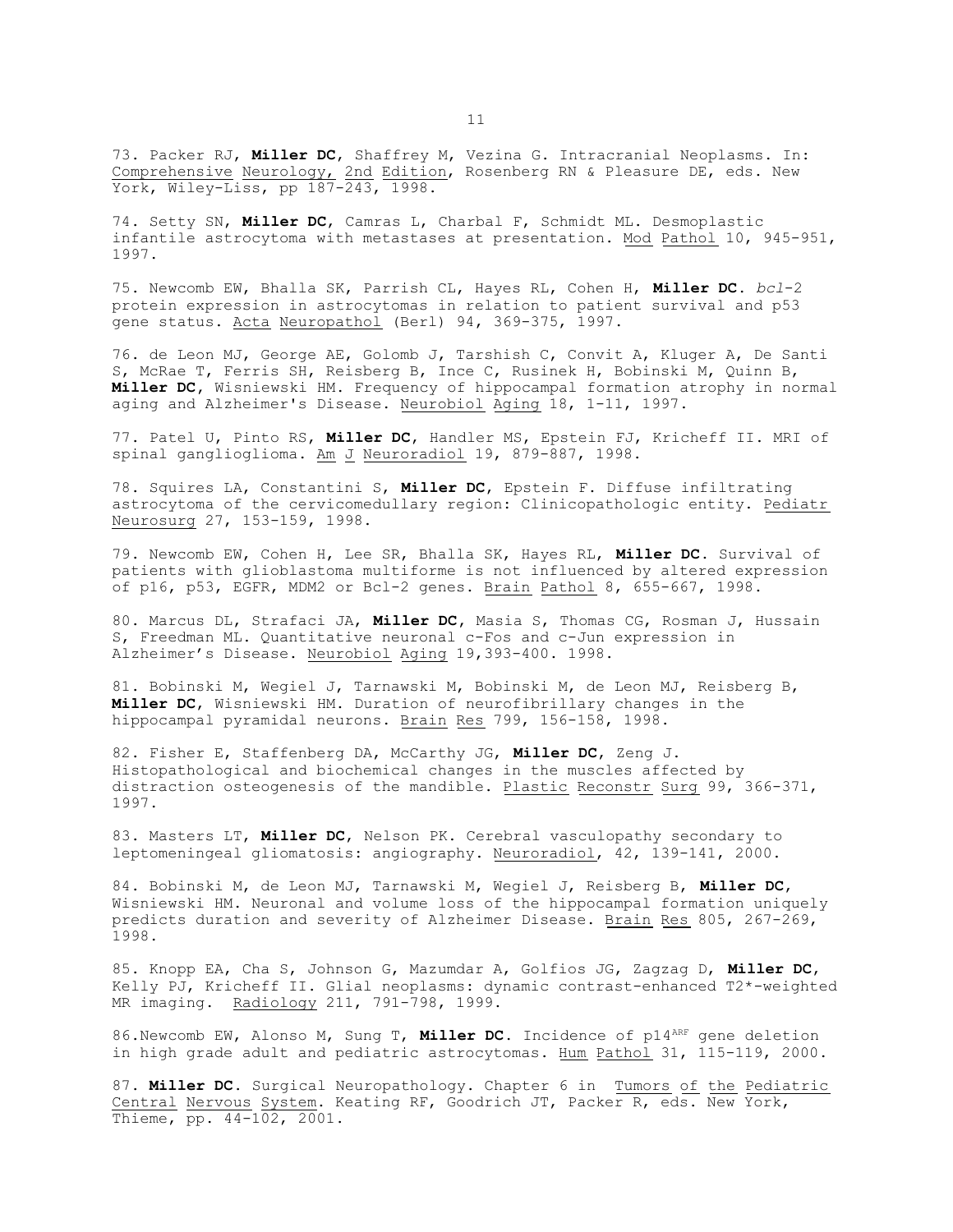88. **Miller DC**, Surgical pathology of intramedullary spinal cord neoplasms. J Neuro-oncol 47, 189-194, 2000.

89. Sung T, **Miller DC**, Hayes RL, Alonso M, Yee H, Newcomb EW. Preferential inactivation of the p53 tumor suppressor pathway and lack of EGFR amplification distinguish *de novo* high grade pediatric astrocytomas from *de novo* adult astrocytomas. Brain Pathol 10, 249-259, 2000.

90. Wegiel J, Wisniewski HM, Dziewiatkowski J, Badmajew E, Tarnawski M, Reisberg B, Mlodzik B, de Leon MJ, **Miller DC**. Cerebellar atrophy in Alzheimer disease--clinicopathological correlations. Brain Res 818, 41-50, 1999.

91. Wegiel J, Wisniewski HM, Bobinski M, Tarnawski M, Dziewiatkowski J, Popovitch E, Bobinski M, Lach B, Reisberg B, **Miller DC**, DeSanti S, de Leon MJ. Shift from fibrillar to nonfibrillar  $A\beta$  deposits in the neocortex of subjects with Alzheimer disease. J Alzheimer's Disease 3,49-57, 2001.

92. Sharma S, Sidhu G, **Miller DC**, Tan J, Cassai ND, Wieczorek R. Lung adenocarcinomas metastatic to brain with and without ultrastructural evidence of rootlets: An electron microscopic and immunohistochemical study using cytokeratins 7 and 20 and villin. Ultrastruct Pathol 22, 385-391, 1998.

93. Golomb J, Wisoff J, **Miller DC**, Boksay I, Kluger A, Salton J. Alzheimer's Disease co-morbidity in normal pressure hydrocephalus: prevalence and shunt response. J Neurol Neurosurg Psych 68, 778-781, 2000.

94. Zagzag D, **Miller DC**, Knopp E, Farmer J-P, Lee M, Epstein FJ, Biria S, Pellicer A, Allen JC. Primitive neuroectodermal tumors of the brainstem: Investigation of seven cases. Pediatrics 106, 1045-1053, 2000.

95. Constantini S, **Miller DC**, Allen JC, Rorke LB, Freed D, Epstein FJ. Radical excision of inramedullary spinal cord tumors: Surgical morbidity and long-term follow-up evaluation in 164 children and young adults. J Neurosurg (Spine 2) 93, 183-193, 2000.

96. Neamtu L, Belmont M, **Miller DC**, Leroux P, Weinberg H, Zagzag D. Rheumatoid disease of the central nervous system with meningeal vasculitis presenting with a seizure. Neurology 56, 814-815, 2001.

97. Huang PP, Choudhri HF, Jallo G, **Miller DC**. Inflammatory aneurysm and neurocysticercosis: further evidence for a causal relationship? Case Report. Neurosurgery 47, 466-467, 2000.

98. Alonso M, Kim M, Porwancher K, Sung T, Parhar P, **Miller DC**, Newcomb EW. Microsatellite instability occurs in distinct subtypes of pediatric but not adult central nervous system tumors. Cancer Res 61, 2124-2128, 2001.

99. Pevsner PH, Eichenbaum JW, **Miller DC**, Pivawer G, Eichenbaum KD, Stern A, Zakian KL, Koutcher JA. A photothrombotic model of small early ischemic infarcts in the rat brain with histologic and MRI correlation. J Pharmacol Toxicol Methods 45, 227-233, 2001.

100. Fuller CE, Smith M, **Miller DC**, Schelper R. Pigmented Papillary Epithelial Neoplasm of the Pituitary Fossa. A Distinct Lesion of Uncertain Histogenesis. Arch Pathol Lab Med 125, 1242-1245, 2001.

101. Wegiel J, Bobinski M, Tarnawski M, Dziewiatkowski J, Popovitch E, **Miller DC**, Wisniewski T, Golomb J, de Leon MJ, Reisberg B. Fibrillar amyloid- â affects neurofibrillary changes but only in neurons already involved in neurofibrillary degeneration. Acta Neuropathol 101, 585-590, 2001.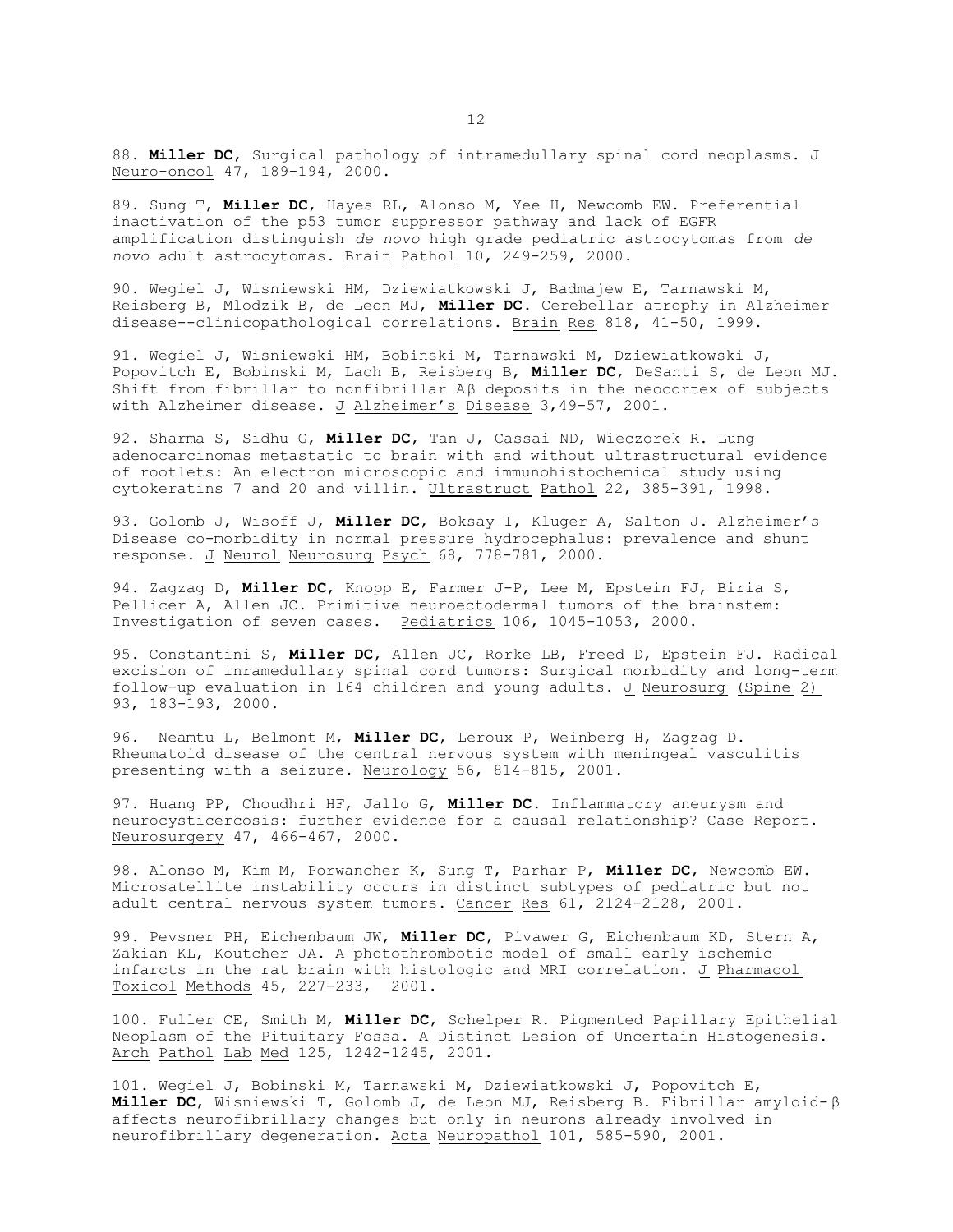102. Light JP, Roland JT Jr, Fishman A, Cohen NL, **Miller DC**. Atypical and low grade malignant vestibular schwannomas. The clinical implications of proliferative activity. Otology and Neuro-Otology.22, 922-927, 2001.

103. Duda JE, Giasson BI, Mabon ME, **Miller DC**, Golbe LI, Lee V M-Y, Trojanowski JQ. Concurrence of  $\alpha$ -synuclein and Tau pathology in a Contursi kindred brain. Acta Neuropathol 104, 7-11, 2002.

104. Ezer R, Alonso M, Pereira E, Kim M, Crisan D, Tamasdan C, Allen JC, **Miller DC**, Newcomb EW. Identification of glutathione S-transferase (GST) polymorphisms in brain tumors and association with susceptibility to pediatric astrocytomas. J Neuro-Oncology 59, 123-134, 2002.

105. Wei J, Li P, Chiriboga L, Mizuguchi M, Yee H, **Miller DC**, Greco MA. Tuberous Sclerosis in a 19-weeks gestational age fetus: immunohistochemical and molecular study of hamartin and tuberin. Pediatr Devel Pathol.5, 448-464, 2002.

106. Houten JK, Babu RP, **Miller DC**. Thoracic paraganglioma presenting with spinal cord compression and metastases. J Spinal Disord Tech 15, 319-323, 2002.

107. Zagzag D, Blanco C, Friedlander DR, **Miller DC**, Newcomb EW. Expression of p27/KIP1 in human gliomas: Relationship between tumor grade, proliferation index, and patient survival. Human Pathol 34, 48-53 2003.

108. Zagzag D, **Miller DC**, Chiriboga L, Yee H, Newcomb EW. Green Fluorescence Protein immunohistochemistry as a novel tool for the detection of glioma cell invasion in vivo. Brain Pathol 13, 34-37, 2003.

109. Kepka L, Fijuth J, **Miller DC**. Ganglioglioneurocytoma (central neurocytoma with diffuse ganglionic differentiation) with neuraxis dissemination. Case report and review of the literature. Nowotwory J Oncol (Warsaw) 52, 407-412, 2002.

110. Alonso M, Tamasdan C, **Miller DC**, Newcomb EW. Flavopiridol induces apoptosis in glioma cell lines independent of Retinoblastoma and p53 tumor suppressor pathway alterations by a caspase-independent pathway. Mol Cancer Ther 2, 139-150, 2003.

111. Eichenbaum JW, Pevsner PH, Pivawer G, Kleinman GM, Stern A, Rosenbach A, Iannuzzi K, **Miller DC**. A murine photochemical stroke model with histological and cytochemical correlates of possible apoptotic and non-apoptotic mechanisms in the ischemic transition zone. J Pharmacol Toxicol Methods 47, 67-71, 2002.

112. Kuo DJ, Weiner HL, Wisoff J, **Miller DC**, Knopp EA, Finlay JL. Temozolomide is active in childhood, progressive, unresectable, low grade gliomas: A case series and literature review. J Ped Hematol/Oncol 25,372-378, 2003.

113. Kleinman GM, Zagzag D, **Miller DC**. "Epithelioid Ependymomas": A new variant of ependymoma. Neurosurgery 53,743-747, 2003.

114. Newcomb EW, Tamasdan C, Crisan D, Entzminger Y, Alonso J, Friedlander D, **Miller DC**, Zagzag D. Flavopiridol induces apoptosis in murine glioma GL261 cells by a Cytochrome *c*-dependent pathway. Cell Cycle 2, 243-250. 2003 (and on-line at:

<http://www.landesbioscience.com/journals/cc/toc.php?volume=2&issue=3>).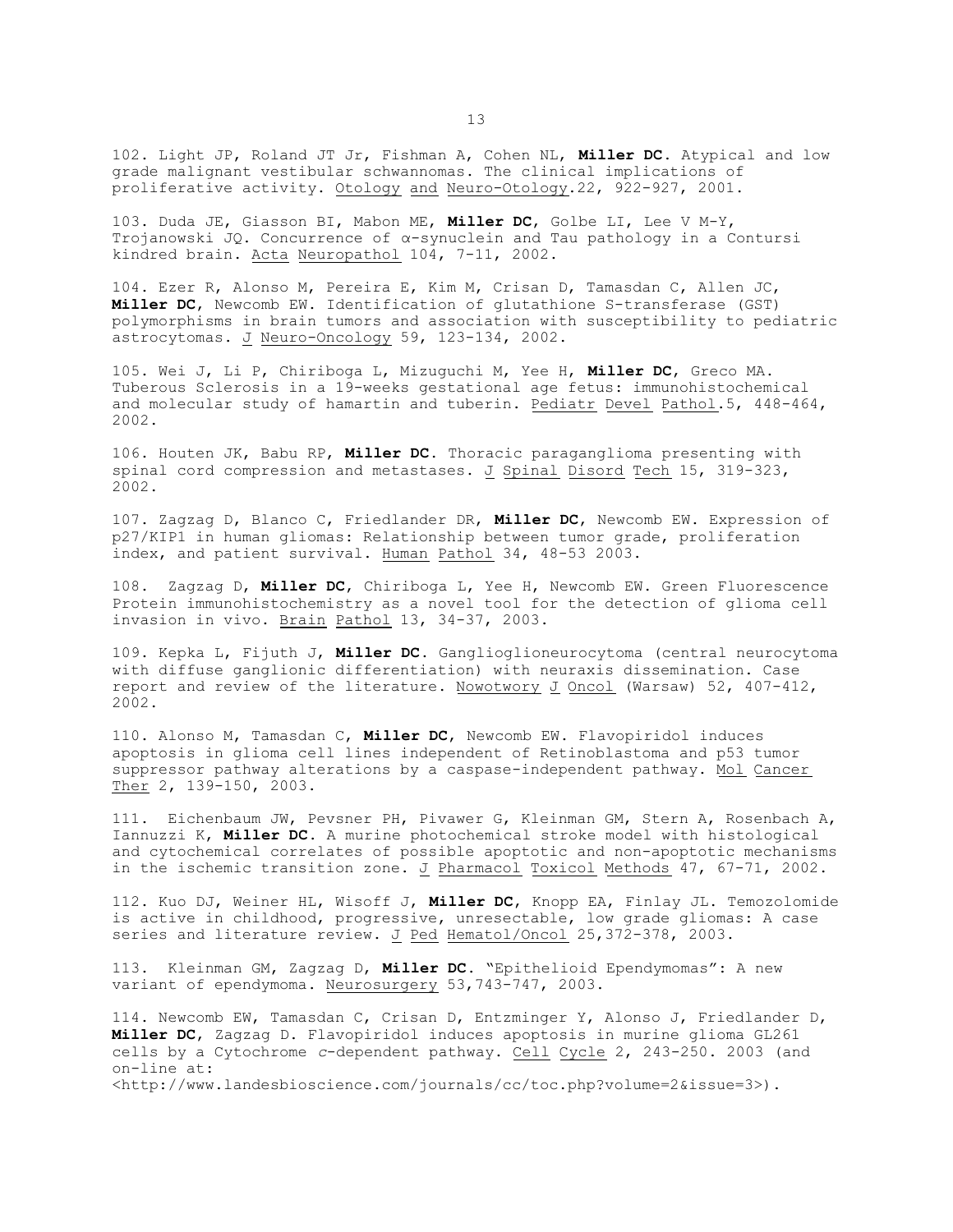115. Dhodapkar KM, Cirignano B, Chamian F, Zagzag D, **Miller DC**, Finlay JL, Steinman RM. Invariant natural killer T cells are preserved in patients with glioma and exhibit anti-tumor lytic activity following dendritic cell-mediated expression. Int J Cancer 109, 893-899, 2004.

116. Newcomb EW, Tamasdan C, Entzminger Y, Arena E, Schnee T, Kim M, Crisan D, **Miller DC**, Zagzag D. Flavopiridol inhibits the growth of GL261 gliomas in vivo: implications for malignant glioma therapy. Cell Cycle 3,230-234, 2003.

117. Modak S, Gardner S, Dunkel IJ, Balmaceda C, Rosenblum MK, **Miller DC**, Halpern S, Finlay JL. Thiotepa-based high dose chemotherapy with autologous stem cell rescue in patients with recurrent or progressive central nervous system germ cell tumors. J Clin Oncol 22,1934-1943, 2004.

118. Chi SN, Gardner SL, Levy AS, Knopp EA, **Miller DC**, Wisoff JH, Weiner HL, Finlay JL. Feasibility and response to induction chemotherapy with high-dose methotrexate for young children with newly diagnosed high-risk disseminated medulloblastoma. J Clin Oncol 22, 4881-4887, 2004.

119. Newcomb EW, Ali MA, Schnee T, Lan L, Lukyanov Y, Fowkes M, **Miller DC**, Zagzag D. Flavopiridol: pleiotropic biological effects enhance its anti-cancer activity. Anticancer Drugs 15,411-419, 2004.

120. Constantine C, **Miller DC**, Gardner S, Balmaceda C, Finlay J. Osseous metastasis of pineoblastoma: a case report and review of the literature. J Neuro-oncol 74, 53-57, 2005.

121. Parhar P, Ezer R, Shao Y, Allen JC, **Miller DC**, Newcomb EW. Possible association of p53 codon 72 polymorphism with susceptibility to adult and pediatric high-grade astrocytomas. Molec Brain Res 137, 98-103, 2005.

122. Eichenbaum K, Eichenbaum J, Fadiel A, **Miller DC**, Demir N, Naftolin F, Stern A, Pevsner P. Minimally-invasive method for murine brain fixation. Biothechniques, 39, 487-490, 2005.

123. Norris LS, Snodgrass S, **Miller DC**, Wisoff J, Garvin J, Rorke LB, Finlay JL. Recurrent central nervous system medulloepithelioma: Response and outcome following marrow ablative chemotherapy with stem cell rescue. Pediatr Hematol Oncol, 27, 264-266, 2005.

124. Newcomb EW, Ali MA, Schnee T, Lan L, Lukyanov Y, Fowkes M, **Miller DC**, Zagzag D. Flavopiridol downregulates hypoxia-mediated HIF-1 $\alpha$  expression in human glioma cells by a proteasome-independent pathway: Implications for in vivo therapy. Neuro-Oncol 3, 225-235, 2005.

125. Geyer JR, Sposto R, Jennings M, Boyett JM, Axtell RA, Breiger D, Broxson E, Donahue B, Finlay JL, Goldwein JW, Heier LA, Johnson D, Mazewski C, **Miller DC**, Packer R, Puccetti D, Radcliffe J, Tao ML, Shiminksi-Maher T. Multiagent chemotherapy and deferred radiotherapy in infants with malignant brain tumors: A report from the Children's Cancer Group. J Clin Oncol 23, 7261-7631, 2005.

126. Truong M-T, Golfinos JG, Rush SC, **Miller DC**, Anya Romanoff A, Formenti SC, Knopp EA, Han K, Donahue, BR. Results of surgical resection for progression of brain metastases previously treated by Gamma Knife radiosurgery. Neurosurgery 59, 86-97, 2006.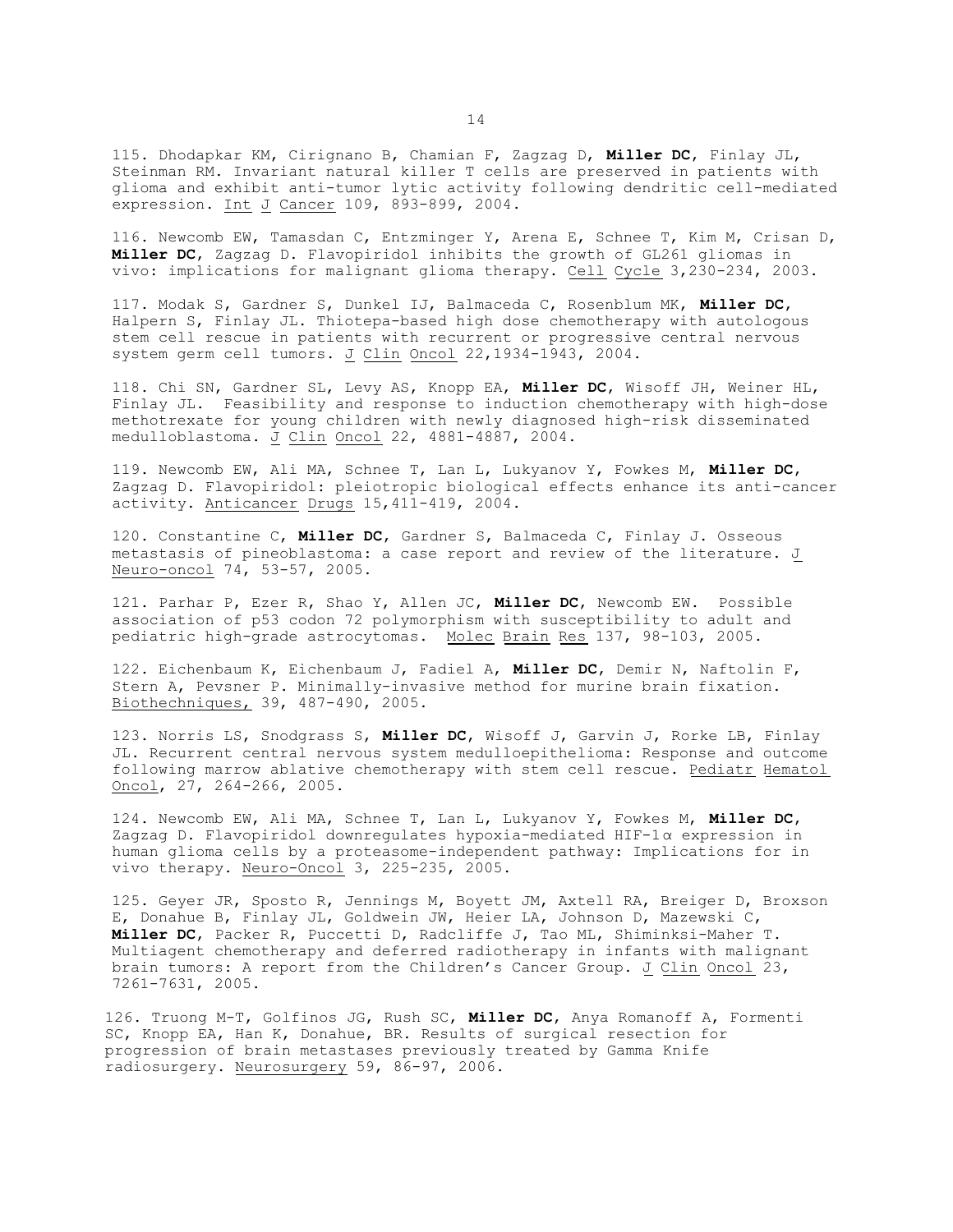127. Zacharoulis S, Levy A, Chi SN, Gardner S, Rosenblum M, **Miller DC**, Dunkel I, Diez B, Sposto R, Ji L, Asgharzadeh S, Hukin J, Belasco J, Dubowy R, Kellie S, Termuhlen A, Finlay J. Outcome for young children newly diagnosed with ependymoma, treated with intensive induction chemotherapy followed by myeloablative chemotherapy and autologous stem cell rescue. Pediatric Blood & Cancer 49, 34-40, 2007.

128. Pevsner PH, Naftolin F, Hillman DE, **Miller DC**, Fadiel A, Kogus A, Stern A, Samuels HH. Direct identification of proteins from intact T47D cells and murine brain tissue by MALDI/CID. Rapid Commun Mass Spectrom 21, 429-436, 2007.

129. Krous HF, Chadwick AE, **Miller DC**, Kinney HC. Sudden Death in Toddlers with Viral Meningitis, Massive Cerebral Edema, and Neurogenic Pulmonary Edema: Report of Two Cases. Pediatric and Devel Pathol 10, 463-469, 2007.

130. Fangusaro JR, Jubran RF, Allen J, Gardner S, Dunkel IJ, Rosenblum M, Atlas MP, Gonzalez-Gomez I, **Miller D**, Finlay JL. Brainstem Primitive Neuroectodermal Tumors (bstPNET): Results of treatment with intensive induction chemotherapy followed by consolidative chemotherapy with autologous hematopoietic cell rescue. Pediatr Blood Cancer, 50, 715-717, 2008.

131. Law M, Brodsky JE, Babb J, Rosenblum M, **Miller DC**, Zagzag D, Gruber ML, Johnson G. High cerebral blood volume in human gliomas predicts deletion of chromosome 1p: preliminary results of molecular studies in gliomas with elevated perfusion. J Magn Reson Imaging 25, 1113-1119, 2007.

132. Fangusaro J, Finlay J, Sposto R, Lingyun J, Monirath S, Zacharoulis S, Asgharzadeh S, Abromowitch M, Olshefski R, Halpern S, Dubowy R, Comito M, Diez B, Kellie S, Hukin J, Rosenblum M, Dunkel I, **Miller DC**, Allen J, Gardner S. Intensive chemotherapy followed by consolidative myeloablative chemotherapy with autologous hematopoietic cell rescue (AuHCR) in young children with newly diagnosed supratentorial primitive neuroectodermal tumors (sPNET): Report of the Head Start I and II experience. Pediatr Blood Cancer 50, 312-318, 2008.

133. Melick NR, Chutorian A, **Miller DC.** Juvenile global tremor. A clinicopathologic syndrome mimicking polymyoclonia. Pediatr Neurol 37, 280- 282, 2007.

134. Fischer I, Cunliffe C, Bollo RJ, Weiner HL, Devinsky O, Ruiz-Tchiquin ME, Venuto T, Pearlman A, Chiriboga L, Schneider RJ, Ostrer H, **Miller DC.** Gliomalike proliferation within tissues excised as tubers in patients with Tuberous Sclerosis Complex: A diagnostic problem. Acta Neuropathologica 116, 67-77, 2008.

135. Law M, Young RJ, Babb JS, Peccerelli N, Chheang S, Gruber ML, Miller DC, Golfinos JG, Zagzag D, Johnson G. Gliomas: Predicting time to progression or survival with cerebral blood volume measurements at dynamic susceptibilityweighted contrast-enhanced perfusion MR imaging. Radiology 247, 490-498, 2008.

136. Leesch W, Fischer I, Staudinger R, **Miller D**, Sathe S. Primary cerebral Whipple's Disease presenting as Kluver-Bucy Syndrome., Arch Neurol, 66, 130- 131,2009.

137. Allen JC, Sposto R, Donahue B, **Miller DC**, Mehta M, Jakacki R, Rorke LB, Robertson P, Holmes E, Vezina G, Muraszko K, Prados M, Pucetti D, Chan K-W. A phase II study (CCG 9931) of pre-radiotherapy chemotherapy followed by hyperfractionated radiotherapy for newly diagnosed high risk medulloblastoma/PNET: A report from the Children's Oncology Group. Int J Rad Oncol Biol Physics 74, 1006-1011, 2009.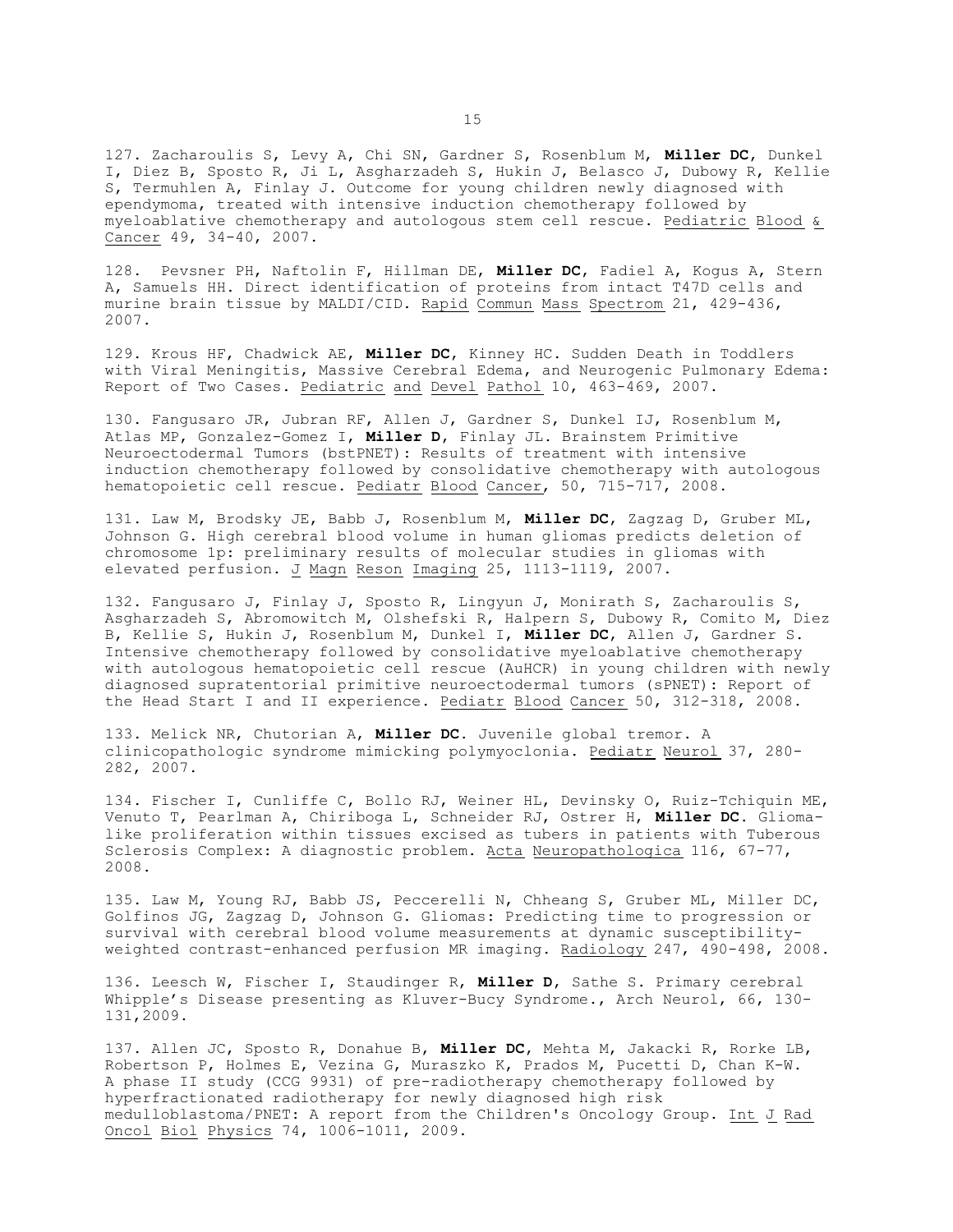138. **Miller DC**, Paullus WC. Gangliogliomas and other low grade neuronal neoplasms of the central nervous system: diagnosis, treatment, and prognosis. In Tumors of the Central Nervous System, Volume 9. E Hayat (ed). Vienna, Springer Verlag,  $p$ pp 155-168, 2012.

139. **Miller DC.** Gangliogliomas of the spinal cord: neuroimaging correlations with pathology, controversies in pathological diagnosis, and prognosis. In Tumors of the Central Nervous System, Volume 6. E Hayat (ed). Vienna, Springer Verlag, pp 97-103, 2012.

140. Sahaya K, Sarwal A, Lanigar S, **Miller DC.** Images in Neuroscience, Question: Coma in a 34-year old with progressive changes on neuroimaging. J Clin Neurosci 17, 1154; answer: 1225 (online at doi:10.1016/j.jocn.2010,01.024), 2010.

141. Soni CR, Kumar G, Sahota P, **Miller DC**, Litofsky NS. Metastases to Meckel's cave: report of two cases and comparative analysis of malignant tumors with meningioma and schwannoma of Meckel's cave. Clin Neurol Neurosurg 112, 927-932, 2010.

142. Leary SES, Zhou T, Holmes E, Geyer JR, **Miller DC.** Histology predicts a favorable outcome in young children with desmoplastic medulloblastoma: A report from the Children's Oncology Group. Cancer 117-3263-3267, 2011.

143. Rath P, Shi H, **Miller DC**, Litofsky SN, Anthony DC, Feng Q, Franklin C, Pei L, Free A, Liu J, Ren M, Kirk MD. Isolation and characterization of a population of stem-like progenitor cells from an atypical meningioma. Exp Molec Pathol 90, 179-188, 2011.

144. Najjar S, Pearlman D, **Miller DC**, Devinsky O. Microglia-driven epilepsy. The Neurologist, 17, 249-254, 2011; PMID 21881466.

145. Wu H, Schuerch C, **Miller DC.** Central and Peripheral Nerve System Tumors. Chapter 10 of Handbook of Practical Immunohistochemistry: Frequently Asked Questions (Lin F, Prichard J, eds), Springer Science+Business Media, DOI 10.1007978-1-4419-8062-5\_10, print and on-line, 2011.

146. Cress MC, Spurgeon AN, **Miller DC**, Litofsky NS. Cerebral edema associated with ventricular reservoirs in two patients: case report. Case Reports Neurol Med, 2012, ID#569762, doi:10.1155/2012/569762 (on-line only); PMID: 22937353.

147. Ashley DM, Merchant TE, Strother D, Zhou T, Duffner P, Burger PC, **Miller DC,** Lyon N, Bonner MJ, Msall M, Geyer R, Kun L, Coleman L, Pollack IF. Induction chemotherapy and conformal radiation therapy for very young children with nonmetastatic medulloblastoma: Children's Oncology Group study P9934. J Clin Oncol 30, 3181-3186, 2012. PMID: 22851568

148. Odem JL, **Miller DC.** Angiocentric glioma, pilomyxoid astrocytoma, and pituicytoma: new entities in the World Health Organization Classification. In Tumors of the Central Nervous System, Volume 11. E Hayat (ed). Vienna, Springer Verlag, pp 63-73, 2013.

149. Darke M, Bahador FM, **Miller DC**, Litofsky NS, Ahsan H. Balo's concentric sclerosis: imaging findings and pathological correlation. J Radiol Case Rep, 7, 1-8, 2013. DOI: 10.3941/jrcr.v7i6.1251, PMID: 24421937

150. Odem J, Matute Turizo, G, **Miller DC.** 6-year old girl with a left parietal lobe tumor. "Case of the Month-March 2014", Brain Pathology 24,415-416, 2014. PMID:25083534 doi:10.1111/bpa.12153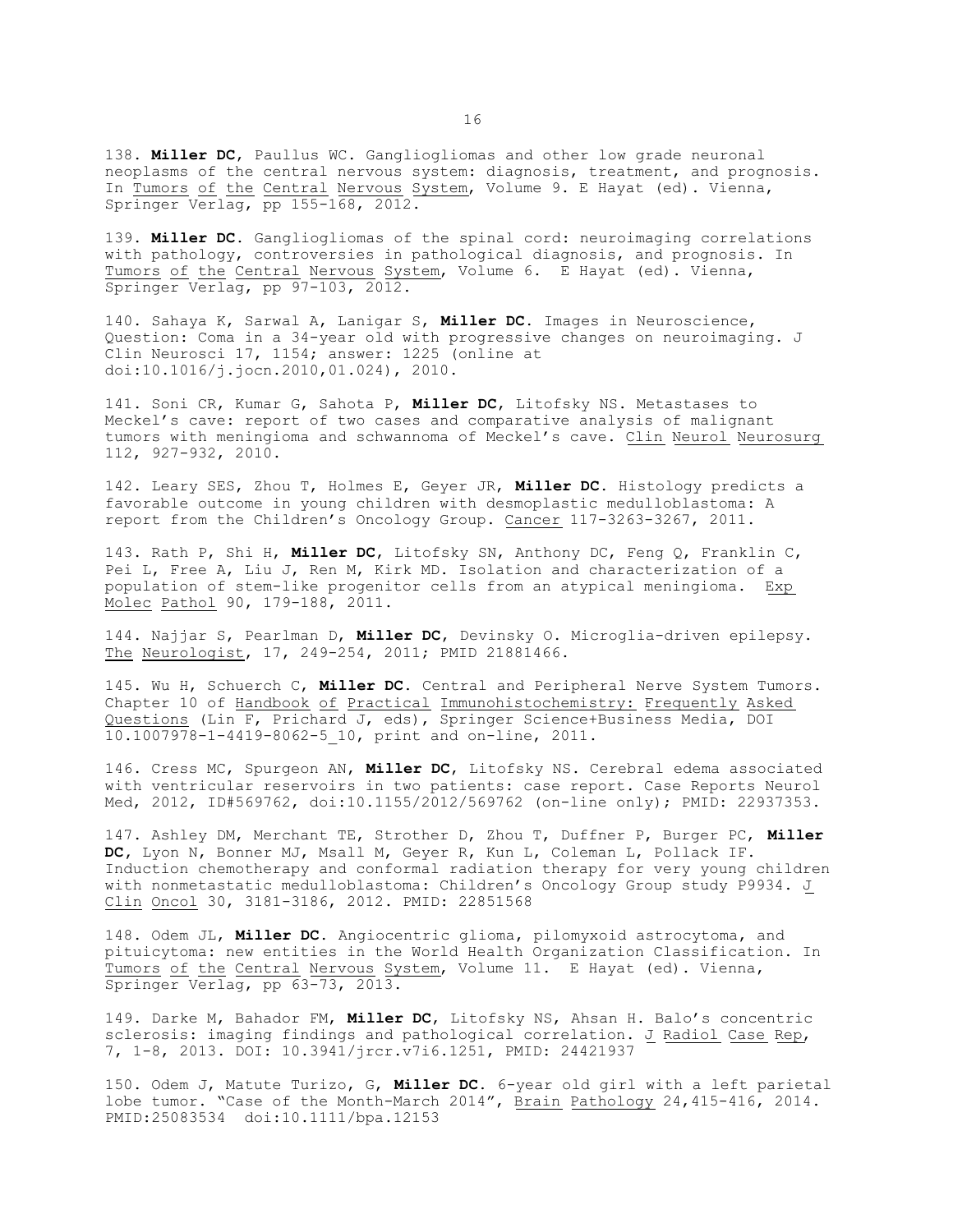151. Duff DJ, **Miller DC.** Ependymomas. Pathol Case Rev, 18(5), 221-230, 2013. DOI 10.1097/PCR.0b013e3182a9afcb

152. Spurgeon AN, Tanaka T, Cress MC, Oroszi G, Ding Q-Q, **Miller DC.** Oncogenic brain metazoan parasitic infection. Case Rep Neurol Med, 2013, doi:10.1155/2013/263718, PMID:24151568

153. Ajit D, Woods L, Camden J, Thebeau C, Greeson G, Erb L, Petris M, **Miller** DC, Sun G, Weisman G. Loss of P2Y<sub>2</sub>/nucleotide receptors enhances early pathology in the TgCRND8 mouse model of Alzheimer's Disease. Molec Neurobiol, 49, 1031-1042, 2013. DOI 10.1007/s12035-013-8577-5; PMID: 24193664

154. Johannesen EJ, Williams T, **Miller DC**, Tuller E. Synchronous ovarian and endometrial carcinomas in a patient with Rubinstein-Taybi syndrome: A case report and review of the literature. Int J Gynecol Pathol 34, 132-135, 2015; PMID 25675181

155. Ogles RL, Joshi CL, **Miller DC**, Litofsky NS, Travis MD. Leukoencephalopathy, cerebral calcifications, and cysts in two sisters. Pediatr Neurol 51, 576-579, 2014; PMID 25266624.

156. Raychaudhuri R, Hackman S, Norregaard T, **Miller DC.** Intracranial Rosai-Dorfman Disease in pregnancy: a case report and review of the literature. Int J Neuropathol 2, 8-16, 2014; doi:10.7726.ijn.2014.1002.

157. Poretti A, Denecke J, **Miller DC**, Schiffman H, Buhk JH, Grange DK, Doherty D, Boltshauser E. Brainstem disconnection: two additional patients and expansion of the phenotype. Neuropediatrics 46, 139-144, 2015; PMID 25671339

158. Campbell J, **Miller DC**, Cundiff D, Feng Q, Litofsky NS. Neural stem/progenitor cells react to non-glial cns neoplasms. SpringerPlus, 4, 53- , 2015 DOI:10.1186/s40064-015-0807-z; PMID 25713758

159. **Miller DC**, Fatterpekar G. Cerebral Mass Lesions. Chapter 8 in Neuropathologic and Neuroradiologic Correlations: A Differential Diagnostic Text and Atlas, M Gokden, M Kumar, eds. Cambridge, UK; Cambridge University Press, 2017, pp 151-221.

160. Cohen BH, Geyer JR, **Miller DC**, Curran JG, Zhou T, Holmes E, Ingles SA, Dunkel IJ, Hilden J, Packer RJ, Pollack IF, Gajjar A, Finlay JL. Pilot study of intensive chemotherapy with peripheral hematopoietic cell support for children less than 3 years of age with malignant brain tumors, the CCG-99703 Phase I/II study. A report from the Children's Oncology Group. Pediatr Neurology, 53, 31-46, 2015. PMID: 26092413 DOI:http://dx.doi.org/10.1016/j/pedoatrneurol.2015.03.019

161. Menon MP, Nicolae A, Meeker H, Raffeld M, Xi L, Jegalian AG, **Miller DC**, Pittaluga S, Jaffe ES. Primary CNS T-cell lymphomas: a clinical, morphologic, immunophenotypic, and molecular analysis. Am J Surg Pathol, 39, 1719-29, 2015. PMID 26379152; DOI 10.1097/PAS.0000000000000503

162. Lee E-J, Rath P, Liu J, Ryu D, Pei L, Noonepalle SK, Shull AY, Feng Q, Litofsky NS, **Miller DC**, Anthony DC, Kirk MD, Laterra JJ, Xin H, Wang X, Choi J-H, Shi H. Identification of global DNA methylation signatures in glioblastoma-derived cancer stem cells. J Genet Genomics, 42, 355-371, 2015. PMID: 26233891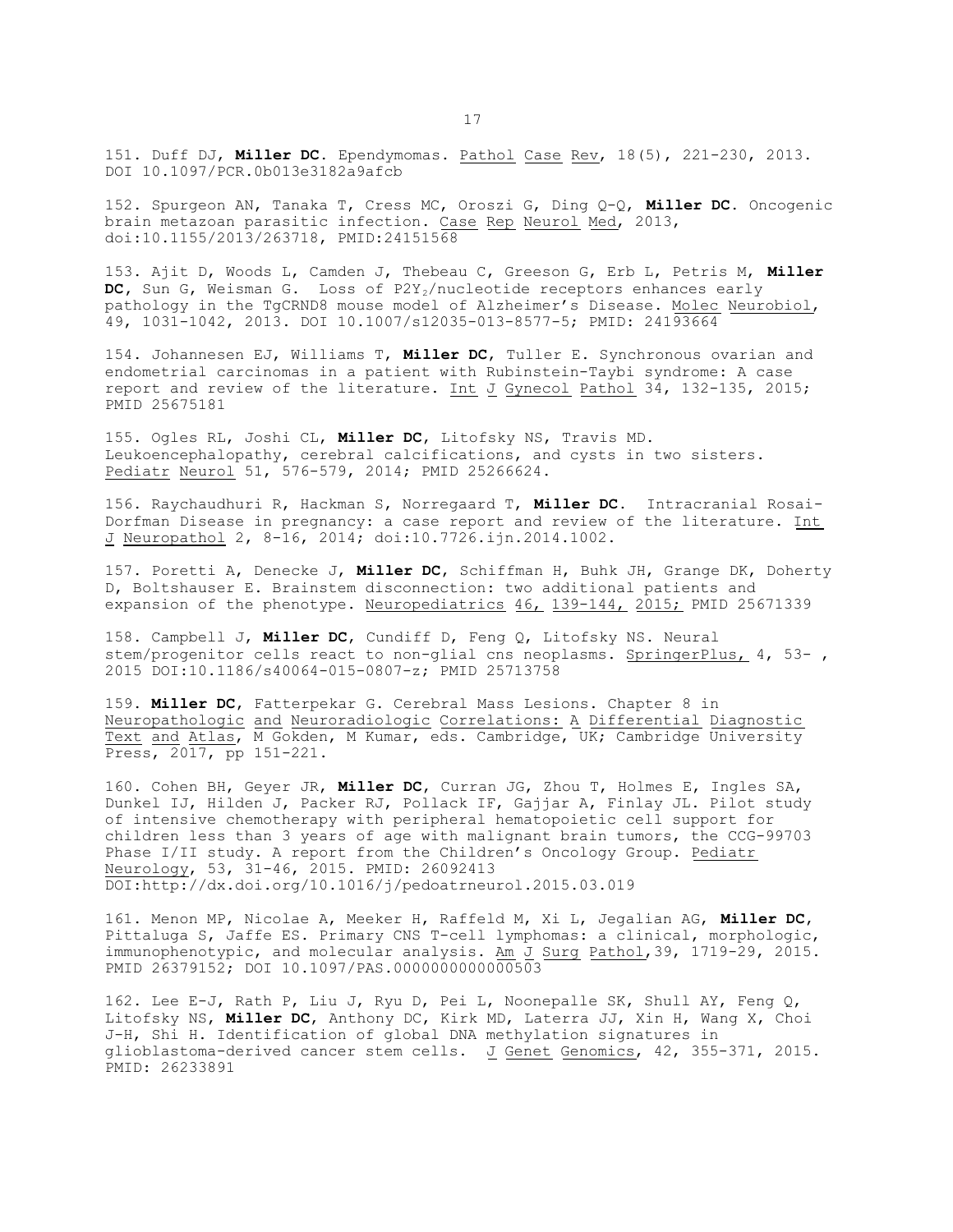163. **Miller DC.** (In Memorium) Gleb N. Budzilovich, MD. J Neuropathol Exp Neurol, 74, 943-944, 2015. DOI: 10.1097/NEN.0000000000000232; PMID: 26506633

164. Litofsky SN, Martin S, Diaz J, Ge B, Petroski G, **Miller DC**, Barnes SL. The negative impact of anemia on outcome from traumatic brain injury. World Neurosurgery 90, 82-90, 2016. DOI: 10.1016/j.wneu.2016.02.076 PMID: 26921698

165. Puricelli MD, Gilley DR, Coberly JS, Rivera A, Bien AG, Zitsch RP, Miller DC. Lin J. Malignant peripheral nerve sheath tumor of the jugular foramen. Otology Neurootology 37, e247-249, 2016. DOI: 10: 1097/MAO.0000000000001047; PMID 27223674

166. Spurgeon A, Le V, Konakondla S, **Miller DC**, Hopkins T, Litofsky NS. Highgrade glioma of the ventrolateral medulla in an adult: case presentation and discussion of surgical considerations. Case Rep Neurol Med, 2016, Article ID 6813089 (9 pages). DOI: 10.1155/2016/6813089; PMID: 27242937

167. Schmidt RL, Chute DJ, Colbert-Getz JM, Firpo-Betancourt A, James DS, Karp JK, **Miller DC**, Milner DA Jr, Smock KJ, Sutton AT, White KL, Walker BS, Wilson AR, Wojcik EM, Yared MA, Factor RE. Statistical literacy among pathologists. Arch Pathol Lab Med 141, 279-287, 2017. PMID: 27959584

168. Cress M, Spurgeon A, McLaughlin MF, Remsen T, **Miller DC**, Robertson JD, Pevsner PH. Crossing the blood-brain barrier with antibody-labeled, goldcoated nanoconjugates: A preliminary step in targeting and eradicating brain tumors. J Nanomat Molec Nanotechnol, 5, 2016.

169. **Miller DC.** Chronic Traumatic Encephalopathy, A Real Disease, But Not A New One. AANS Neurosurgeon 25 (3), on-line only, 2016.

170. Barth PG, Aronica E, Fox S, Fluiter K, Weterman MAJ, Poretti A, **Miller DC**, Boltshauser E, Harding B8, Santi M, Baas F. Deregulated expression of EZH2 in congenital brainstem disconnection. Neuropathol Appl Neurobiol 43, 358- 365, 2017. doi: 10.1111/nan/12368; PMID: 27886392

171. Swarz J, Anilkumar AC, **Miller DC**, Litofsky NS, Tanaka T. An unusual presentation of a cervical paraspinal leiomyoma in an adolescent female. Pediatr Devel Pathol, in press, 2017. doi: 10.1177/1093526617706815 PMID: 28429638

172. Sampath AJ, **Miller DC**, Mesfin FB, Crim JR. Osteochondroma mimicking meningioma: case report and literature update. Skeletal Radiol 46, 825-829, 2017. DOI 10.1007/s00256-017-2608-7; PMID: 28275813

173. Tanaka T, Boddepalli RS, **Miller DC**, Cao Z, Sindhwani V, Coates JR, Govindarajan R. Electrodiagnostic and advanced Neuro-imaging characterization for successful treatment of a spinal extradural arachnoid cyst. World Neurosurgery 109, 298-303, 2018. DOI 10.1016/j.wneu.2017.10.003; PMID: 29032220

174. Sobol N, Sutherlin L, Leszczuk E, Schorp J, Rodriguez-Rodriguez C, Sossi V, Lattimer J, **Miller DC**, Pevsner P, Robertson JD.Synthesis and targeting of gold-coated <sup>177</sup>Lu-containing lanthanide phosphate nanoparticles - A potential theranostic agent for pulmonary metastatic disease. APL Bioengineering, in press 2017.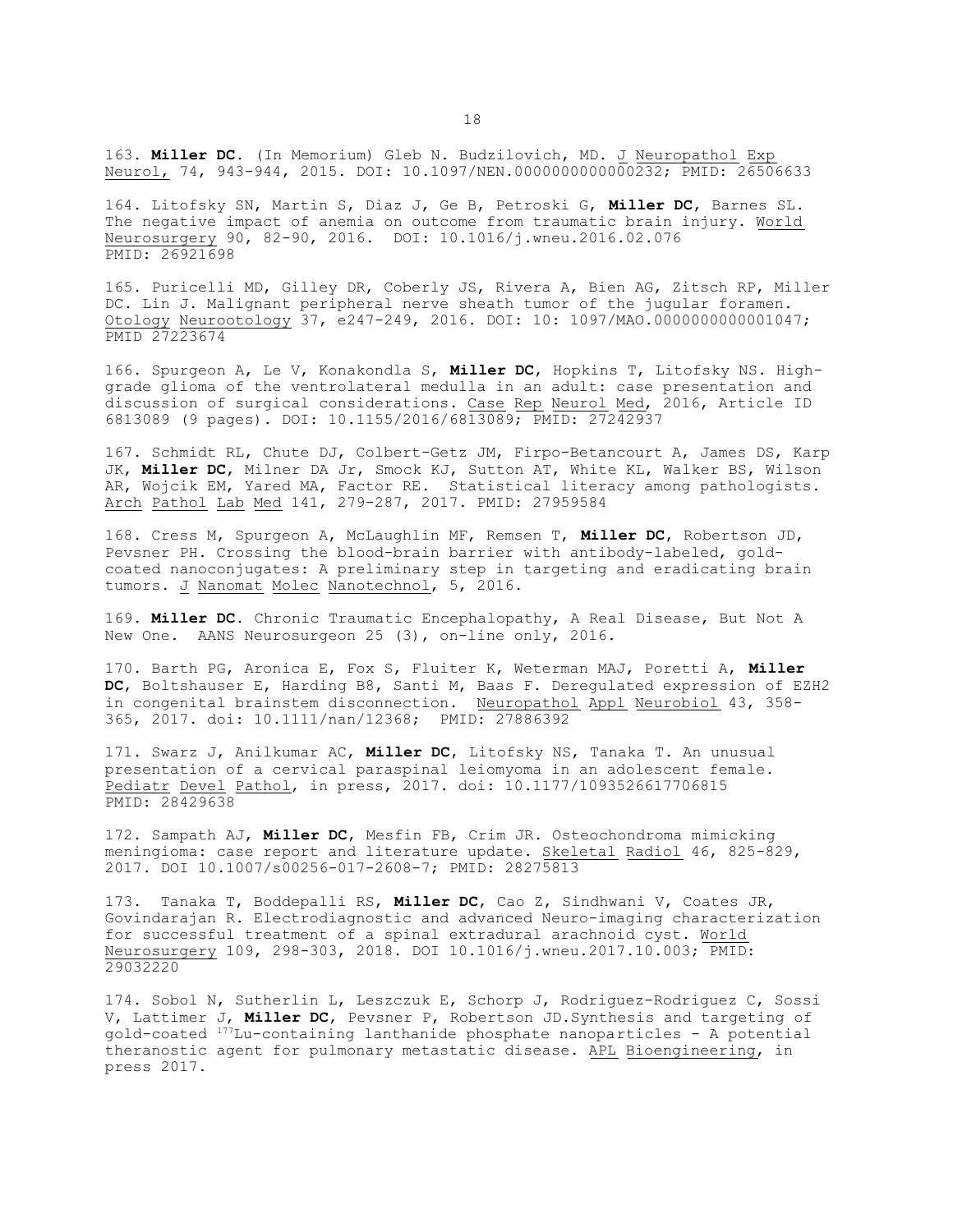175. Litofsky NS, **Miller DC**, Chen Z, Simonyi A, Klakotskaia D, Giritharin A, Feng Q, McConnell D, Cui J, Gu Z. Anemia worsens functional outcome after traumatic brain injury. Brain Injury, 15, 1-8, 2018. DOI:10.1080/02699052.2018.1425913; PMID: 29333886

176. Ortonne N, Wolkenstein P, Blakely JO, Korf B, Plotkin SR, Riccardi VM, **Miller DC**, Huson S, Peltonen J, Rosenberg A, Carroll SL, Verma S, Mautner V, Upadhyaya, Stemmer-Rahamimov A. Cutaneous neurofibromas: current clinical and pathological issues. Neurology 91 (2 Supp 1)S5-S13, 2018. PMID 29987130

177. Goldstein A, Hoang S, **Miller DC**, Mesfin FB. Extra-abdominal desmoid tumor mimicking cervical spine schwannoma. Cureus 10: e3145, 2018; doi: 10.7759/cureus.3145

178. Osborn AR, Jun S, **Miller DC**, Jun B. Bilateral vision loss with p-ANCA associated lymphocytic vasculitis. Ocul Immunol Inflamm 14:1-4, 2018. PMID 30427747; DOI:10.1080/09273948.2018.1545915

## **Submitted, in review:**

179. **Miller DC**, Muzinich M, Mueller D, Litofsky NS. Histopathology of an "unidentified bright object" in the brain of a patient with neurofibromatosis type 1. Submitted to

180. Sarpong Y, Gruner B, Linder C, Masuru D, **Miller DC**, Tanaka T. Imaging characteristics of subacute to chronic meningoencephalitis: two case series of healthy children that mimics pediatric brain tumors. Submitted

## C) **Abstracts, Editorials, and Letters**

1. Olivo RF, **Miller DC**. Behavioral and ultrastructural studies of color vision in crayfish. The Physiologist 17,384, 1974.

2. **Miller DC**, Magleby KL. Miniature endplate potentials do not appear to be composed of several subunits. Neurosci Abstr 5,485, 1979.

3. **Miller DC**. Synaptic vesicle number and size correlated with amplitude of post synaptic potentials. Neurosci Abstr 9, 1027, 1983.

4. Gross R, Wechsler LR, **Miller DC**. Meningeal gliomatosis with "negative" CSF cytology. Neurology 34 (Suppl 1), 277, 1984.

5. DeWitt LD, Kistler JP, **Miller DC**, Richardson EP Jr, Buonanno FS. NMR-Neuropathologic correlation in stroke. Stroke 16, 151, 1985.

6. Hochberg FH, **Miller DC**. Primary brain lymphoma. XIVth International Cancer Congress, Abstracts 2, 587, 1986.

7. **Miller DC**, Hochberg FH. New pathologic perspectives on primary CNS lymphoma. XIVth International Cancer Congress, Abstracts 2, 588, 1986.

8. **Miller DC**, Hochberg FH. Clinical-pathological correlations in primary central nervous system lymphoma. Xth International Congress of Neuropathology, Abstracts p. 437, 1986.

9. **Miller DC**, Koslow M, Budzilovich G, Burstein D. Synaptophysin as a marker in CNS neoplasms. Lab Invest 55, 64a, 1988.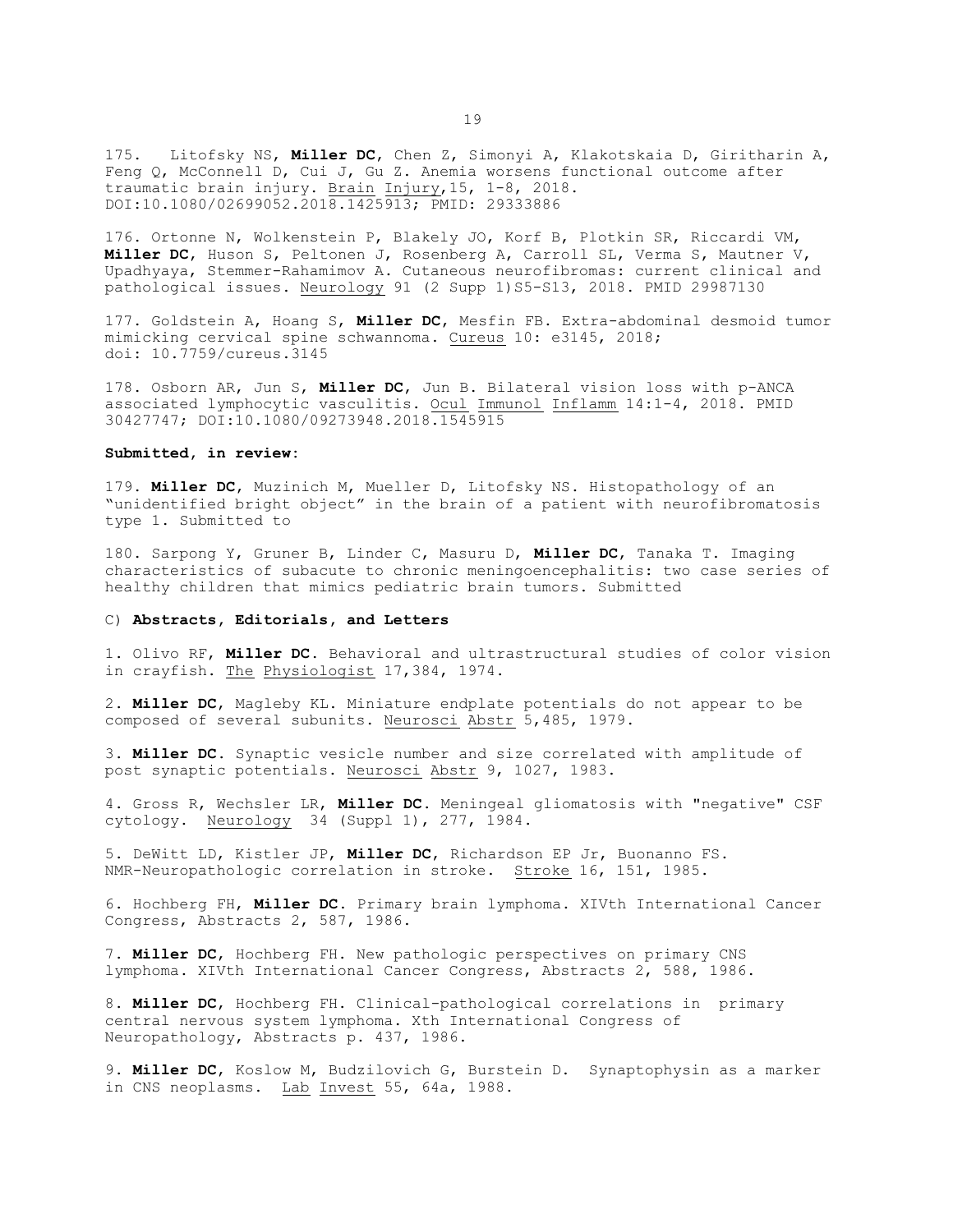10. **Miller DC**. Creutzfeldt-Jakob Disease in histopathology technicians. New Engl J Med 318, 853-854, 1988.

11. **Miller DC**, Lassoff SJ. Intermediate filaments in gliomas. J Neuropath Exp Neurol 47, 374, 1988. 12. Golbe LI, **Miller DC**. Paraneoplastic degeneration of the substantia nigra with dystonia and Parkinsonism. Neurology 38 (Suppl 1), 314, 1988.

13. Allen JC, **Miller DC**, Budzilovich G, Epstein F. Intracerebral/spinal hemorrhage as a late consequence of CNS irradiation--a therapy-induced or coincidental vascular malformation. Neurology 38 (Suppl 1), 212, 1988. 14. Lassoff S, Allen J, Epstein F, Wisoff J, **Miller D**. Intramedullary spinal cord tumors in children. Pediatr Neurosci 14, 151, 1988.

15. Lassoff SJ, Allen J, Epstein F, Wisoff J, **Miller DC**. Intramedullary spinal cord tumors in children. Neurology, 39 (Suppl 1), 227, 1989.

16. De Leon MJ, George AE, Stylopoulos LA, Smith G, **Miller DC**. Early marker for Alzheimer's Disease: The atrophic hippocampus. Lancet ii,672-673, 1989.

17. Zagzag D, **Miller DC**, Rifkin DB, Burstein DE. Immunohistochemical detection of basic fibroblast growth factor in astrocytomas. Lab Invest 62, 110A, 1990 (also publ. in Mod Pathol, 3, 110A, 1990).

18. Hayes RL, Koslow M, Hiesiger EM, Moore E, Pierz DM, Chen D, Hymes K, Feiner H, Budzilovich G, **Miller D**, Wise A, Ransohoff J. Phase I trial of intracavitary Cetus rIL-2 + LAK cells for the treatment of primary adult malignant glioma: a preliminary report. J Biol Chem Suppl 14B, 107, 1990.

19. **Miller DC**. Traumatic subarachnoid hemorrhage without brain parenchymal injury. J Neuropathol Exp Neurol 49, 264, 1990.

20. Hiesiger EM, Hayes RL, Woo DV, Pierz DM, **Miller D**, Ransohoff J, Brady L. In vivo detection of a murine monoclonal antibody (mAb) to epidermal growth factor receptor (EGFr) in glioma. Nucl Med, 1990.

21. McCormack B, **Miller DC**, Budzilovich GN, Milcu M, Ransohoff J. Pathology and survival in low grade glioma. XIth International Congress of Neuropathology, Abstracts, p. 279, 1990.

22. **Miller DC**. Pathology and immunopathology of primary CNS lymphoma. XIth International Congress of Neuropathology, Abstracts, p. 29, 1990.

23. Tolle TM, **Miller DC**, Minarcik C. Neuropathologic findings in acute, post-traumatic limb myokymia. Muscle & Nerve 13, 871, 1990.

24. Nockels R, **Miller DC**, Zagzag D, Kleinman GM, Ransohoff J. A clinicopathological model for predicting recurrence in meningiomas. J Neurosurg 74, 352A, 1991. 25. Lang FF, **Miller DC**, Epstein F. Spinal cord gangliogliomas: A clinical-pathological study of 27 cases after radical surgery. J Neurosurg 74, 346A, 1991.

26. Jafar JJ, Berenstein A, Choi IS, Kupersmith M, **Miller DC**. The effects of presurgical embolization with NBCA on the operative excision of cerebral AVM's. J Neurosurg 74, 345A, 1991.

27. Gold LI, Saxena B, Zagzag D, **Miller DC**, Koslow M, Brandeis L, Farmer J-P. Increased expression of TGF-B isoforms by malignant gliomas. J Cell Biochem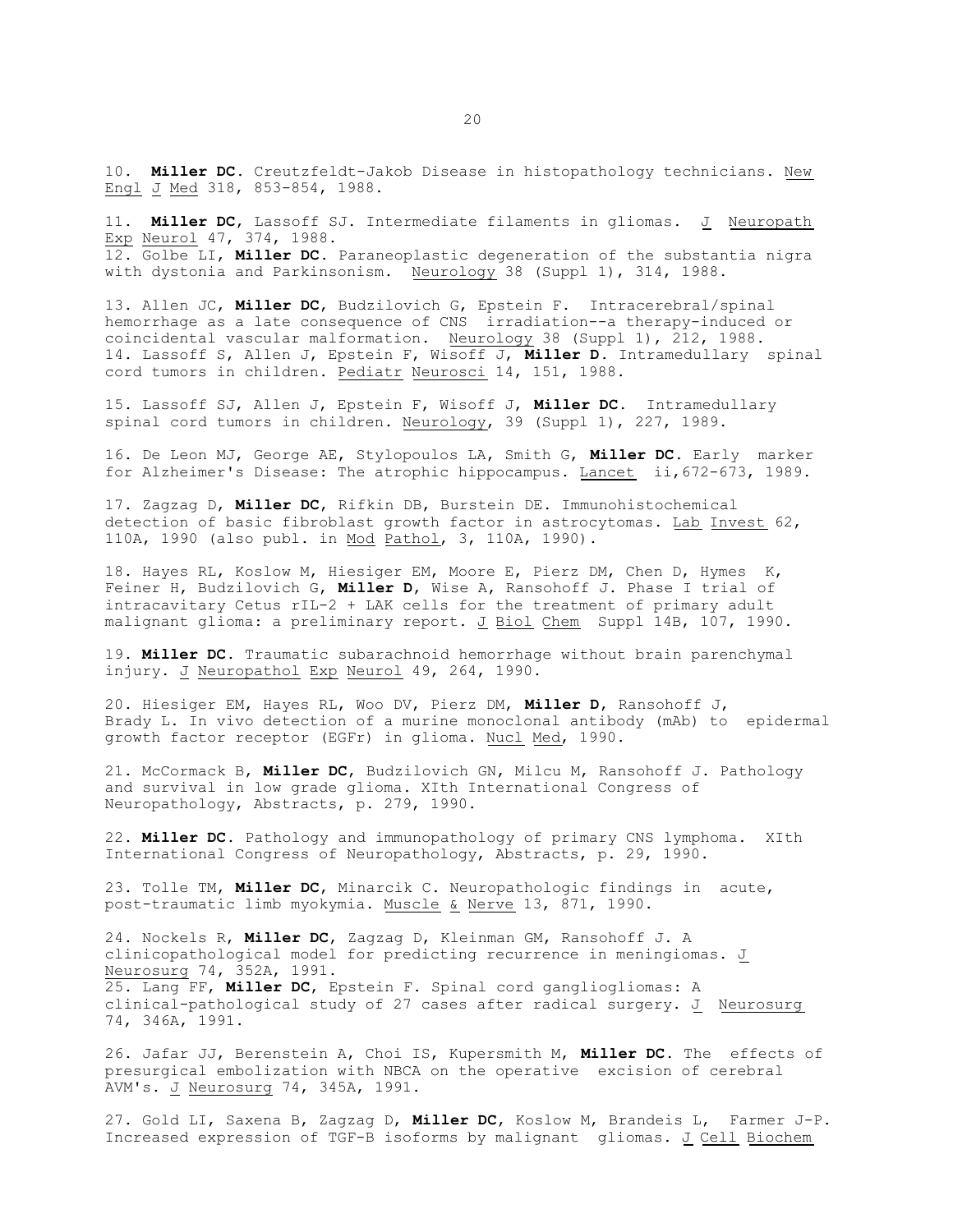Suppl 16B, 122, 1992.

28. Bobinski M, Morys J, Wegiel J, de Leon MJ, **Miller DC**, Wisniewski HM. Topography of pathological changes in the hippocampal formation in AD. J Neuropathol Exp Neurol 51, 318, 1992.

29. **Miller DC**, Kim R, Zagzag D. Neurocytomas: Non-classical sites and mixed elements. J Neuropathol Exp Neurol 51, 364, 1992.

30. Mark MH, Dickson DW, Schwarz KO, **Miller DC**, Walters AS, Sage JI, Duvoisin RC. Familial Diffuse Lewy Body Disease. Tenth International Symposium on Parkinson's Disease, Abstracts p. 56, 1991.

31. Weiner HL, **Miller DC**, Rosenberg ME, Zagzag D, Wisoff JH, Kupersmith M, Epstein FJ. Clinicopathological analysis of 56 patients with craniopharyngioma: Factors predictive of recurrence and functional outcome. J Neurosurg 78, 349A, 1993.

32. Lang FF, Koslow M, **Miller DC**, Newcomb EW. Tumor progression in human glioma: A molecular analysis of 78 astrocytomas of different grades. J Neurosurg 78, 371A, 1993.

33. Dziewiatkowski J, Wegiel J, Bobinski M, de Leon MJ, **Miller DC**, Wisniewski HM. 3D-reconstruction and morphometry of the amygdala in Alzheimer Disease. J Neuropathol Exp Neurol 52, 302, 1993.

34. **Miller DC**. Editorial: Is it time to re-assess the pathological criteria for a diagnosis of Alzheimer's Disease?. Alzheimer Dis Assoc Disorders 7, 129- 131, 1993.

35. Newcomb EW, Lang FF, **Miller DC**, Frankel RH, Madonia W, Pisharody S, Koslow M. The role of p53 alterations in the molecular biology of brain tumors. p53 in Growth Control and Neoplasia. Zurich, Charles Rudolphe Brupbacker Foundation Symposium, 1993, pp.39.1-39.3.

36. Roy R, Zagzag D, **Miller DC**, Young W. Allopurinol minimizes histologic changes in spinal cord injury. J Neurosurg 80, 388A, 1994.

37. Awaad Y, Allen JC, **Miller DC**, Epstein F. Radical surgery as the sole treatment for intracranial low grade ependymoma. Ann Neurol, , 1994.

38. **Miller DC**, Zhang P. How do we define oligodendrogliomas? An immunohistological study. Brain Pathol 4, 427, 1994.

39. Wegiel J, Wisniewski HM, Dziewiatkowski J, Badmajew E, Tarnawski M, Reisberg B, Mlodzik B, deLeon M, **Miller DC**. Cerebellar atrophy and âamyloidosis in AD. J Neuropathol Exp Neurol 54, 428, 1995. 40. Bobinski M, Wegiel J, Wisniewski HM, Tarnawski M, Bobinska M, Reisberg B, Moldzik B, de Leon M, **Miller DC**. Neuronal loss in hippocampal formation subdivisions correlates with duration and stage of Alzheimer Disease. J Neuropathol Exp Neurol 54, 428, 1995.

41. **Miller DC**, Rezai A, Frempong-Boadu A, Lee M. Levels and pattern of differentiation in PNET with clinical correlation. J Neuropathol Exp Neurol 54, 423, 1995.

42. Lee M, Rezai AR, Freed D, Miller DC, Wisoff JH. Determinants of progression-free survival of low-grade hypothalamic gliomas. J Neurosurg 82,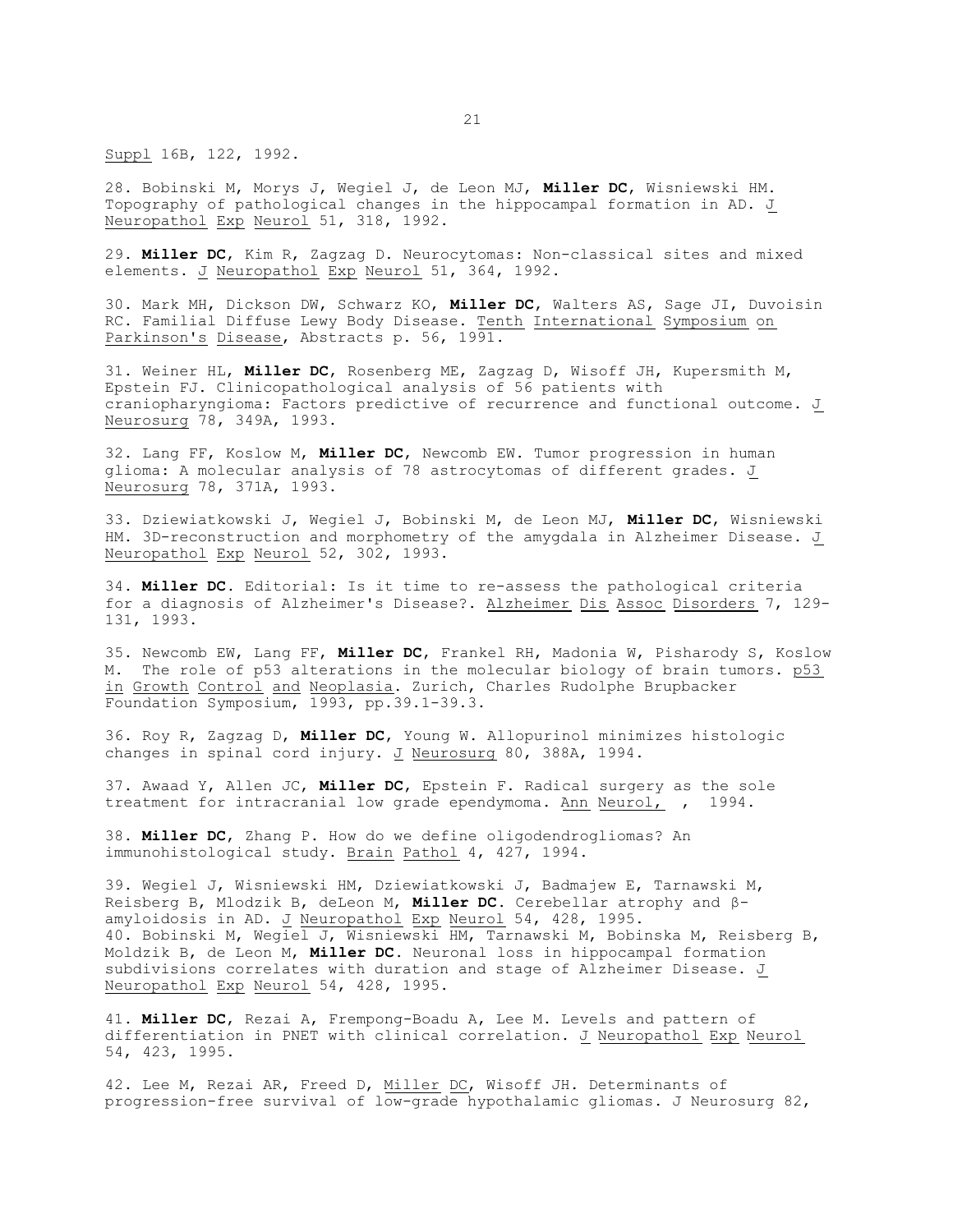A356, 1995.

43. Wegiel J, Wisniewski HM, Bobinski M, Tarnawski M, Dziewiatkowski J, Popovitch E, de Leon MJ, **Miller DC**, Reisberg B. Progress of neurofibrillary pathology in the cerebral cortex in severe AD. J Neuropathol Exp Neurol 55, 617, 1996. 44. Sharma S, Quinn B, Chen V, Carlson S, **Miller DC**. New immunodiagnostic modalities in neuronal tumors. J Neuropathol Exp Neurol 55, 626, 1996. 45. **Miller DC**, Li H, Zeltzer P, Handler M, Boyett JM. No correlation of anaplastic histologic features with prognosis of pediatric ependymomas. J Neuropathol Exp Neurol 56, 607, 1997.

46. **Miller DC**, Rorke LB, Weinberg J, Allen JC, Epstein FJ. Histopathologic diagnoses of intramedullary spinal cord tumors in children. J Neuropathol Exp Neurol 56, 607, 1997.

47. Patel U, Pinto RS, **Miller DC**, Handler MS, Rorke LB, Epstein FJ, Kricheff II. MRI of spinal cord ganglioglioma. Am Soc Neuroradiol Scientific Meeting, abstract #162, 1995.

48. Sharma S, Inghirami G, Carniciu S, **Miller DC**. Immunohistochemical expression of BCL-6 protein in primary central nervous system lymphomas. J Neuropathol Exp Neurol 56, 613, 1997.

49. Ylagan L, Scholes J, Demopoulos R, **Miller DC**. CD44: A marker of squamous differentiation in neoplasms. Lab Invest 76, 155A, 1997 (also published in Mod Pathol 10, 155A, 1997.)

50. **Miller DC**. New Perspectives on neuronal neoplasms. Brain Pathol 7,1139- 1140, 1997. 51. Sharma S, Inghirami G, Carniciu S, **Miller DC**. BCL-6 in primary central nervous system lymphomas. Brain Pathol 7, 1083, 1997.

52. Sharma S, **Miller DC**. Neuronal migration disorders in surgical resections for chronic epilepsy--A retrospective histopathologic review. Brain Pathol 7,1385, 1997.

53. Bobinski M, de Leon M, Wegiel J, Convit A, de Santi S, Tarnawski M, Reisberg B, **Miller D**, Wisniewski HM. MR-based hippocampal volumetric measurements in Alsheimer Disease--Histological correlations. J Neuropathol Exp Neurol 56, 578, 1997.

54. Sharma S, Sidhu G, **Miller D**, Tan J, Wieczorek, R. Metastatic lung adenocarcinoma to the brain with and without rootlets: an electron microscopic (EM) and immunohistochemical study using cytokeratin (CK) 7, CK20, and villin. Lab Invest 77, 138A, 1998 (also published in Mod Pathol 11, 138A , 1998.)

55. Geyer R, Ater J, Axtell R, Biegel J, Boyett J, Broxson E, Breiger D, Donahue B, Finlay J, Goldwein J, Heier L, Jennings M, Johnson D, Mazewski C, **Miller D**, Neuberg R, Packer R, Puccetti D, Radcliffe J, Raffel C, Shiminski-Maher T, Zeltzer P. Multiagent chemotherapy and deferred radiotherapy in infants with malignant brain tumors. Child's Nervous System, 1998.

56. Shao CY, **Miller DC**. Meningeal hemangiopericytoma vs solitary fibrous tumor. J Neuropathol Exp Neurol 58, 565, 1999.

57. Wu H, **Miller DC**, Reisberg B, Waisman J. Postmortem findings in patients with Alzheimer's Disease. Lab Invest 80, 7A, 2000 (also published in Mod Pathol 13, 7A, 2000.)

58. **Miller DC**, Alonso M, Kim M, Porwancher K, Sung T, Parhar P, Newcomb EW. Microsatellite instability in brain tumors: histologic type and protein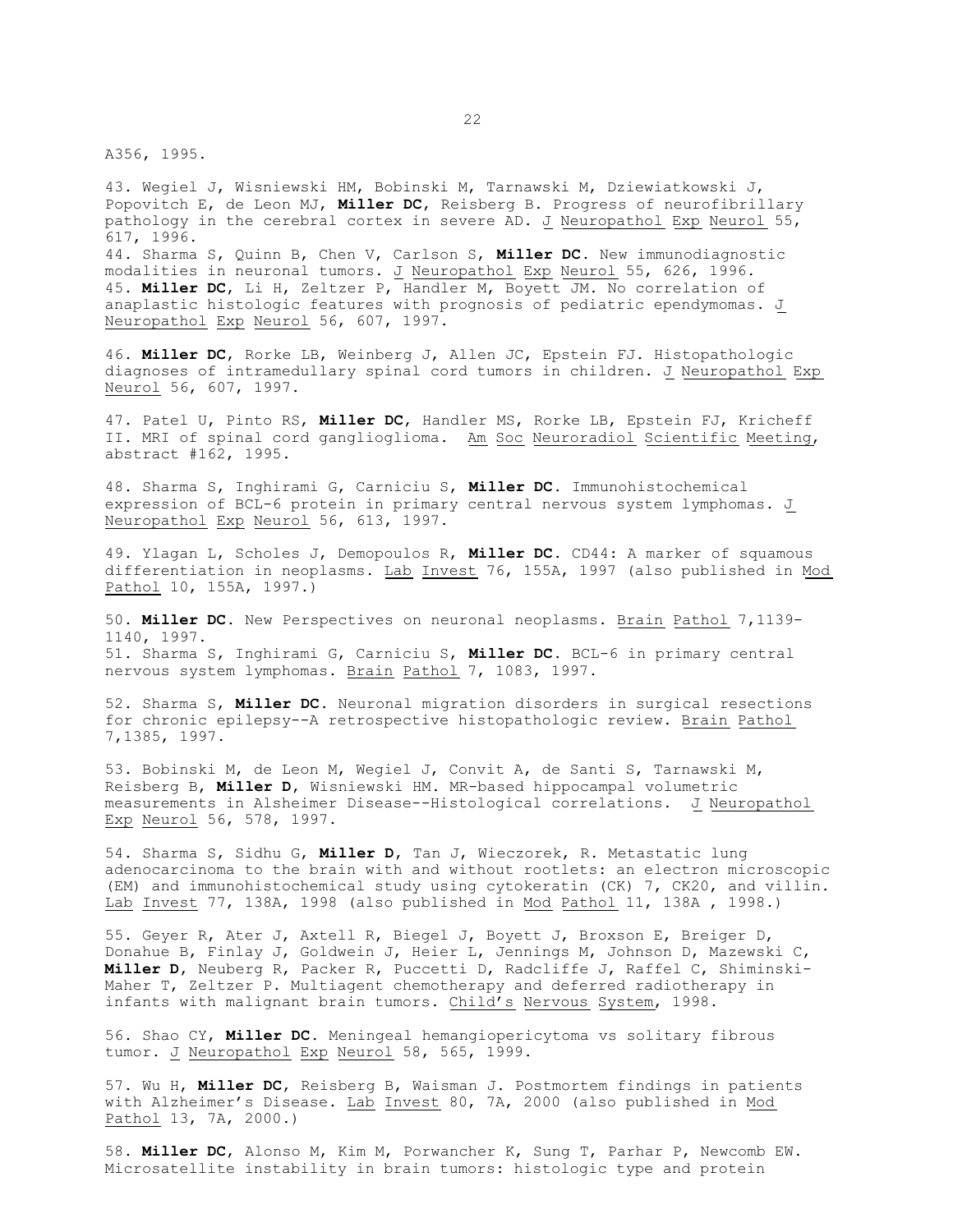expression. J Neuropathol Exp Neurol 59, 423, 2000.

59. Wegiel J, Bobinski M, Tarnawski M, Popovitch E, Lach B, Reisberg B, **Miller DC**, Wisniewski T, de Leon MJ. Shift from fibrillar to non-fibrillar A â deposits in the neocortex of subjects with Alzheimer Disease. J Neuropathol Exp Neurol 59, 421, 2000. 60. **Miller DC**, Alonso M, Sung T, Kim M, Porwancher K, Parhar P, Hayes RL, Yee H, Newcomb EW. Genetic pathways in pediatric astrocytomas. Brain Pathol 10, 615-616, 2000.

61. Wei JJ, Li P, Chiriboga L, Mizuguchi M, Ye H, **Miller DC**, Greco MA. Cellular co-localization of Hamartin and Tuberin and early hamartoma formation in Tuberous Sclerosis. Lab Invest 82, 322A, 2002 (also published in Mod Pathol 15, 322A, 2002).

62. Kleinman GM, Zagzag D, **Miller DC**. "Epithelioid Ependymomas": A new variant of ependymoma. J Neuropathol Exp Neurol 61, 472, 2002.

63. **Miller DC.** NRMP proposed rule change. Virtual Mentor 5(3), 2003. epublication, available at <[http://www.ama-assn.org/ama/pub/category/9781.html>](<http://www.ama-assn.org/ama/pub/category/9781.html>)

64. Kuo D, **Miller DC**, Knopp EA, Russo DS, Golfinos J, Kelly P, Pacia SV, Finlay JL. Temozolomide for adults with low-grade glial tumors. Neuro-oncol 5, 351, 2003.

65. **Miller DC**, Zagzag D, Arena A, Newcomb EW. Characterization of the GL261 intracranial mouse brain tumor model. J Neuropathol Exp Neurol 63, 540, 2004. 66. **Miller DC.** Oligodendroglioma, Neurocytoma: Resolving classification issues. J Neuropathol Exp Neurol 63, 550, 2004.

67. Chi S, Gardner S, Levy AS, Knopp EA, **Miller DC**, Wisoff JH, Weiner HL, Finlay JL. Newly diagnosed high-risk malignant brain tumors with leptomeningeal dissemination in young children: Response to "Head Start" induction chemotherapy intensified with high-dose methotrexate. Neuro-oncol 6, 451, 2004.

68. Gardner S, Baker D, Belasco J, Phillips P, Bunin N, Grupp S, Iannone R, Knopp E, **Miller D**, Cervone K, Ngo H, Finlay J. Phase I dose escalation of temozolomide with thiotepa and carboplatin with autologous stem cell rescue (ASCR) in patients with recurrent/refractory central nervous system (CNS) tumors. Neuro-oncol 6, 455, 2004.

69. Gardner S, Diez B, Green A, Horn B, Kellie S, Knopp E, McCowage G, **Miller D**, Chi S, Finlay J. Intensive induction chemotherapy followed by high-dose chemotherapy with autologous stem cell rescue (ASCR) in young children newly diagnosed with central nervous system (CNS) Atypical Teratoid Rhabdoid Tumors (ATT/RT)–- The "Head Start" regimen. Neuro-oncol 6, 455, 2004.

70. Fowkes ME, Chiriboga L, **Miller DC.** Three distinct populations of giant cells in Tuberous Sclerosis and Focal Cortical Dysplasia. J Neuropathol Exp Neurol 64, 467, 2005.

71. **Miller DC**, Pevsner P, Iacob C. MRI-Pathology correlations in spinal disc disease. J Neuropathol Exp Neurol 64, 436, 2005.

72. **Miller DC.** Pathology of primary CNS Germ Cell Tumors: Progress and Pitfalls. Neuro-Oncol 7, 529, 2005.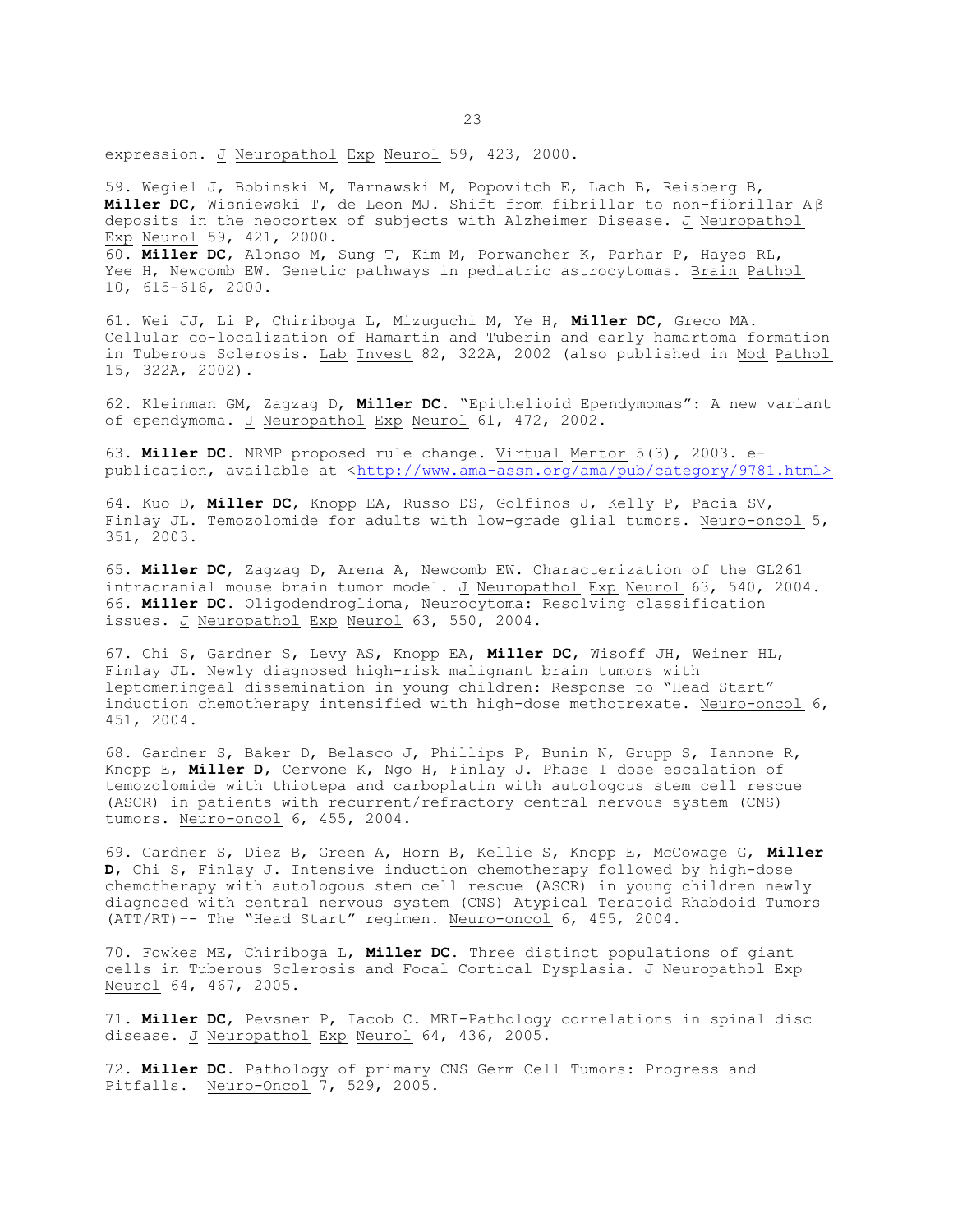73. Pevsner, PH; Naftolin, F; **Miller, DC**; Kogus, A; Fadiel, A; Hillman, D; Stall, BK; Wishnie, S; Xiang, F; Barnes, A; Stern, A. Direct matrix assisted laser desorption ionization mass spectrometry (MALDI-ms) identification of tubulin beta-2 chain and other proteins in murine brain and spinal cord tissue [Abstract]. Journal of the Society for Gynecologic Investigation. 13, 346A. 2006.

74. Law M, Babb J, Peccerelli N, Young R, Chheang S, Gruber M, Golfinos J, **Miller D**, Zagzag D, Johnson G. Predicting time to progression/survival in gliomas with cerebral blood volume measurements using dynamic susceptibility contrast perfusion MR imaging. Neuro-oncol 8, 494-495, 2006.

75. Revercomb CH, **Miller DC**, Anderson LE. Cytoplasmic vacuolation of adenohypophyseal cells in Creutzfeldt-Jakob Disease. Lab Invest 87 Suppl 1, 300A-301A, 2007 (also published in Mod Pathol 20, Suppl 2, 300A-301A, 2007.)

76. **Miller DC**, Fitzgerald F, Monemian S, Pevsner PH. Refining MALDI-Mass Spectrometry for identification of proteins from murine brain sections. FASEB  $J$  21, 126.8, 2007.

77. Smieskol-Gumusoglu AD, Llena J, Abbott IR, Shiminksi-Maher T, **Miller DC.** Ganglioneurocytoma of the spinal cord with a 15 year follow-up: Case Report. FASEB J 21, 555.16, 2007.

78. Cunliffe C, Fischer I, Zagzag D, **Miller DC.** Eosinophilic cytoplasmic inclusions within the cerebral cortex in chronic seizure disorder–-A report of two cases and a review of the literature. J Neuropathol Exp Neurol 67, 518, 2008.

79. Fischer I, Cunliffe C, **Miller DC.** Glioma-like proliferation within tissues excised as tubers in patients with tuberous sclerosis complex: a diagnostic problem. J Neuropathol Exp Neurol 67, 508, 2008.

80. Sharer LR, Heary RF, Cho E-S, **Miller DC**, Spinal cord malformation containing a papillary neoplasm. J Neuropathol Exp Neurol 67, 518, 2008.

81. Ashley D, Merchant T, Zhou T, Coleman L, Pollack I, Duffner P, Burger P, **Miller D**, Buxton A, Strother D. Systemic chemotherapy, second-look surgery and conformal radiation therapy limited to the posterior fossa and primary site for children >8 months and <3 years with nonmetastatic medulloblastoma: A Children's Oncology Group Phase III study. Neuro-Oncol 10, 436, 2008.

82. Allen J, Donahue B, Mehta M, **Miller D**, Rorke L, Jakacki R, Robertson P, Sposto R, Holmes E, Vezina G, Muraszko K, Puccetti D, Prados M. Final report of CCG protocol 9931 for high-risk medulloblastoma/PNET: neoadjuvant chemotherapy followed by hyperfractionated craniospinal radiotherapy. Neuro-Oncol 10, 479, 2008.

83. **Miller DC,** Johannesen EJ, Litofsky NS, Fakhoury FJ. Angiocentric glioma in the tectal region. J Neuropathol Exp Neurol 68, 585, 2009.

84. **Miller DC,** Muzinich MC, Tacazon MG, Litofsky NS. Histopathology of an "Unidentified Bright Object" in the brain of an adult patient with Neurofibromatosis Type 1. J Neuropathol Exp Neurol 68, 592-593, 2009.

85. Bradley LH, **Miller DC**, Litofsky NS. Possible tumor neural stem cell origin for new endothelial cells in glioblastomas. J Neuropathol Exp Neurol 68, 559, 2009.

86. **Miller DC.** Defective references/literature searches. J Child Neurology 25,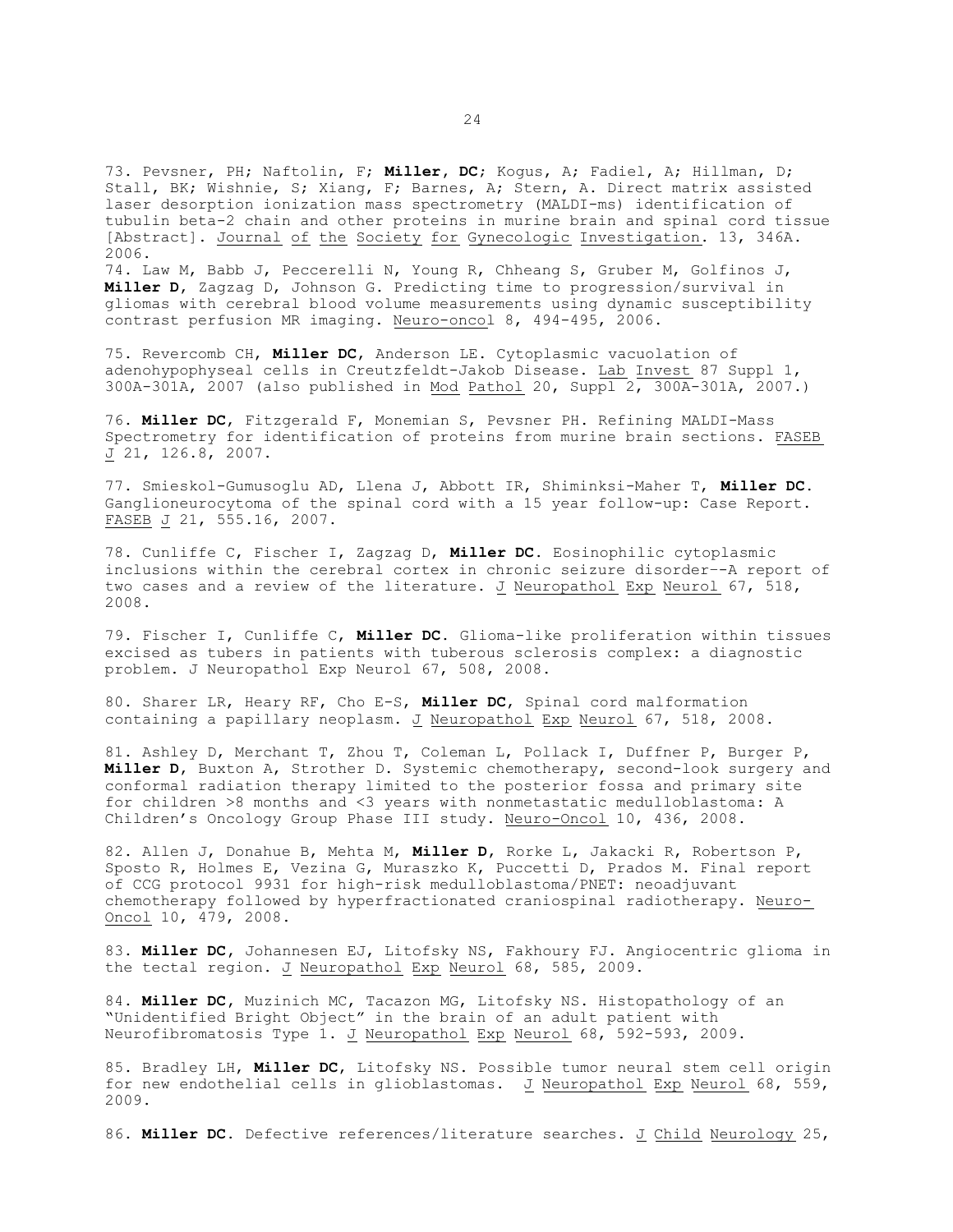528, 2010 (letter).

87. **Miller DC**, Stacy CC. Forensic pediatric neuropathology in a two year period in central Missouri. J Neuropathol Exp Neurol 69, 536, 2010.

88. **Miller DC.** Nevus/Melanocytoma/Melanoma? Nosologic chaos. Arch Pathol Lab Med, 136, 135-136, 2012 (letter); PMID: 22288954. 89. Cress MC, McLaughlin MF, Remsen TD, Gross AS, Sobol NB, Gang L, **Miller DC**, Pevsner PH, Robertson JD. Piercing the blood-brain barrrier with intravenous theranostic nanoparticles. J Neurosurg in press 2012 (abstract).

90. **Miller DC.** Sensory ganglion cells in the third nerve: An anatomical curiosity. J Neuropathol Exp Neurol 71, 560-561, 2012.

91. **Miller DC**, Spurgeon A, Oroszi G, Ding Q-Q, Cress M, Tanaka T. Oncogenic brain metazoan parasitic infection. J Neuropathol Exp Neurol 71, 583-584, 2012.

92. Duff DJ, **Miller DC**, Stacy CC. Two autopsy cases of severe sarcoidosis: neurosarcoidosis as a cause of hydrocephalus and cardiac sarcoidosis leading to sudden death. Presented at the National Association of Medical Examiners (NAME) annual meeting, Baltimore, Maryland, 2012.

93. Finlay JL, Zhou T, **Miller DC**, Geyer JR, Pollack IJ, Gajjar A, Cohen BH. Final report on outcome of the CCG-99703 Children's Oncology Group Phase II Trial for children less than 3 years old newly-diagnosed with malignant brain tumors. Neuro-Oncology 14, Suppl 6, vi113, 2012.

94. Campbell J, **Miller DC**, Cundiff D, Feng Q, Litofsky NS. Neural stem cells react to non-glial neoplasms. J Neuropathol Exp Neurol, 72,592, 2013.

95. Guo S, Coberly E, Stacy CC, **Miller DC.** Neuro- and ophthalmological pathology findings specific to severe head trauma in young children: A comparative analysis. J Neuropathol Exp Neurol 72, 571, 2013.

96. Ghetti B, **Miller DC, Zou W, Cohen Y, Oblak AL, Gambetti P, Murrell JR. Early onset and rapid** course in Alzheimer disease associated with the I143T *PSEN1* mutation. Alzheimer's Dement 10,P629, 2014. DOI:10.1016/j.alz.2014.05.1095

97. **Miller DC**, Destrampe E, Stacy CC. Neuropathology of a case of Joubert Syndrome with an unusual genetic background. J Neuropathol Exp Neurol 73, 621- 622, 2014.

98. **Miller DC**, Guo S, Coberly E, Stacy CC. Neuropathology of fatal head trauma in children under 3 years old. Lab Invest 95 (Suppl 1), 433A #1732), 2015; (also published in Mod Pathol 28 (Suppl2), 433A (#1732), 2015.

99. **Miller DC**, Shah K, Chamoun R, Litofsky NS, Newell K. Unusual presentations of Type II focal cortical dysplasias in adults. J Neuropathol Exp Neurol 74, 632, 2015.

100. **Miller DC.** Ewing sarcoma by any other name. Am J Clin Pathol 144:676-677, 2015 (letter). DOI: 10.1309/AJCPFZROXVC59FWU; PMID: 26386091

101. Lee EJ, Rath P, Liu J, Ryu D, Free A, Pei L, Anthony DC, Sharma S, Kirk MD, Laterra JJ, Ryu DH, Choi J-H, Shi H, **Miller DC**, Litofsky NS, Feng Q. Identification of global DNA methylation signatures in glioblastoma-derived cancer stem cells. Cancer Res 74 (Suppl 19), 1379, 2014.